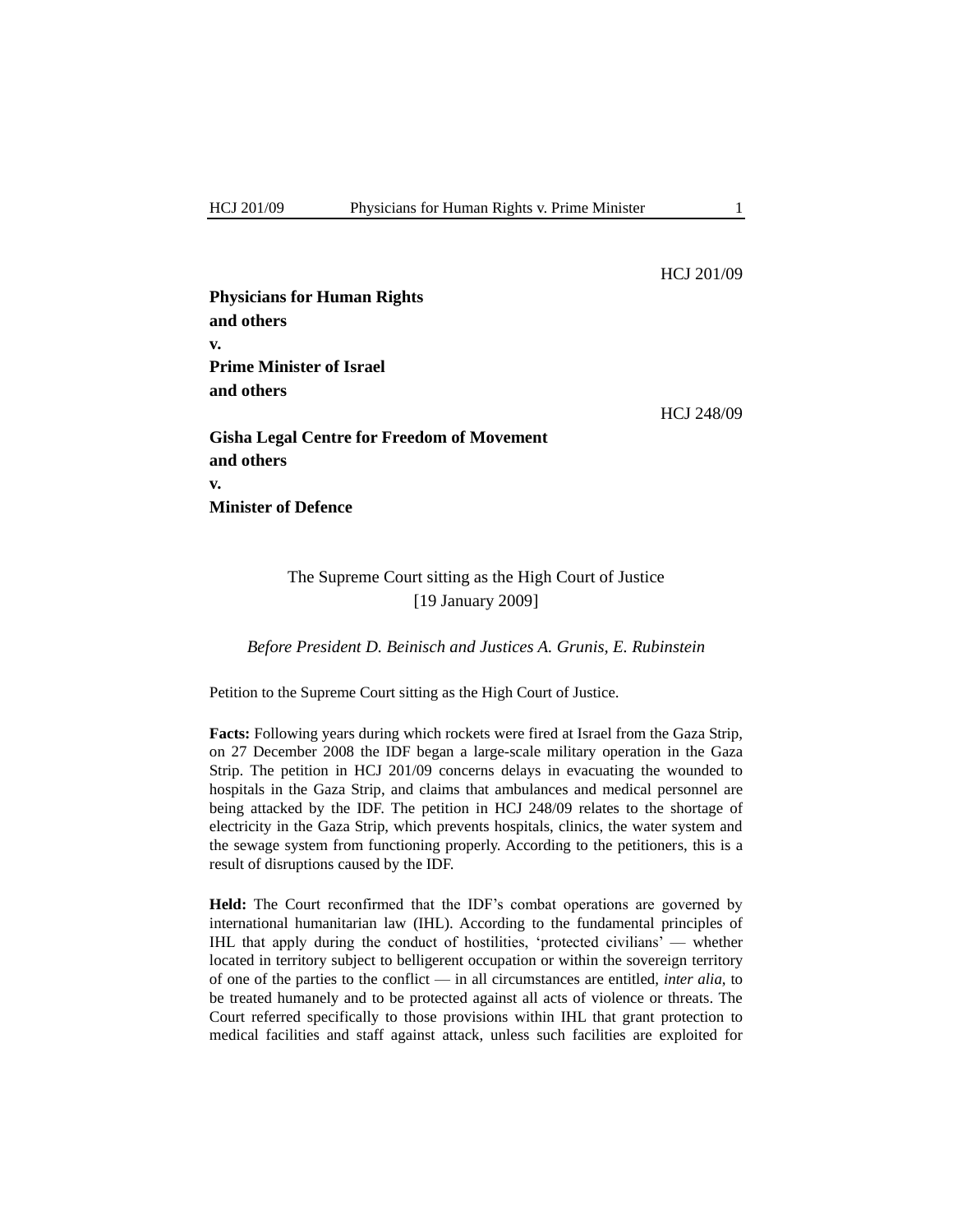military purposes. The Court also focused on provisions within IHL that require the parties to enable the evacuation and the treatment of the wounded. Furthermore, the Court reaffirmed that the protection of the civilian population includes the obligation to allow the free passage of humanitarian relief. The respondents did not dispute the obligations incumbent on them under IHL, as interpreted by the Court. They provided detailed explanations of all the measures that had been and continued to be implemented in fulfilment of these duties. Having considered all the circumstances and information presented to it, the Court found no basis to grant the relief sought by the petitioners. The petition was therefore denied.

#### **Israeli Supreme Court cases cited:**

- [1] HCJ 4764/04 *Physicians for Human Rights v. IDF Commander in Gaza* [2004] IsrSC 58(5) 385; **[2004] IsrLR 200**.
- [2] HCJ 3452/02 *Almadani v. Minister of Defence* [2002] IsrSC 56(3) 30; **[2002- 3] IsrLR 47**.
- [3] HCJ 3114/02 *Barakeh v. Minister of Defence* [2002] IsrSC 56(3) 11; **[2002-3] IsrLR 39**.
- [4] HCJ 769/02 *Public Committee against Torture v. Government* **[2006] (2) IsrLR 459**.
- [5] HCJ 3799/02 *Adalah Legal Centre for Arab Minority Rights in Israel v. IDF Central Commander* **[2005] (2) IsrLR 206**.
- [6] HCJ 2117/02 *Physicians for Human Rights v. IDF Commander in West Bank* [2002] IsrSC 53(3) 26.
- [7] HCJ 3278/02 *Centre for Defence of the Individual v. IDF Commander in West Bank* [2003] IsrSC 57(1) 385; **[2002 3] IsrLR 123**.
- [8] HCJ 5591/02 *Yassin v. Commander of Ketziot Military Camp* [2003] IsrSC 57(1) 403.
- [9] HCJ 3239/02 *Marab v. IDF Commander in Judaea and Samaria* [2003] IsrSC 57(2) 349; **[2002-3] IsrLR 173**.
- [10] HCJ 2056/04 *Beit Sourik Village Council v. Government of Israel* [2004] IsrSC 58(5) 807; **[2004] IsrLR 264**.
- [11] HCJ 7957/04 *Marabeh v. Prime Minister of Israel* **[2005] (2) IsrLR 106**.
- [12] HCJ 5488/04 *Al-Ram Local Council v. Government of Israel* (not yet reported).
- [13] HCJ 102/82 *Tzemel v. Minister of Defence* [1983] IsrSC 37(3) 365.
- [14] HCJ 69/81 *Abu Ita v. IDF Commander in Judaea and Samaria* [1983] IsrSC 37(2) 197.
- [15] HCJ 9132/07 *Albassioni v. Prime Minister* (2008) (not yet reported).
- [16] HCJ 7015/02 *Ajuri v. IDF Commander in West Bank* [2002] IsrSC 56(6) 352; **[2002-3] IsrLR 83**.
- [17] CrimA 6659/06 *Iyad v. State of Israel* (2008) (not yet reported).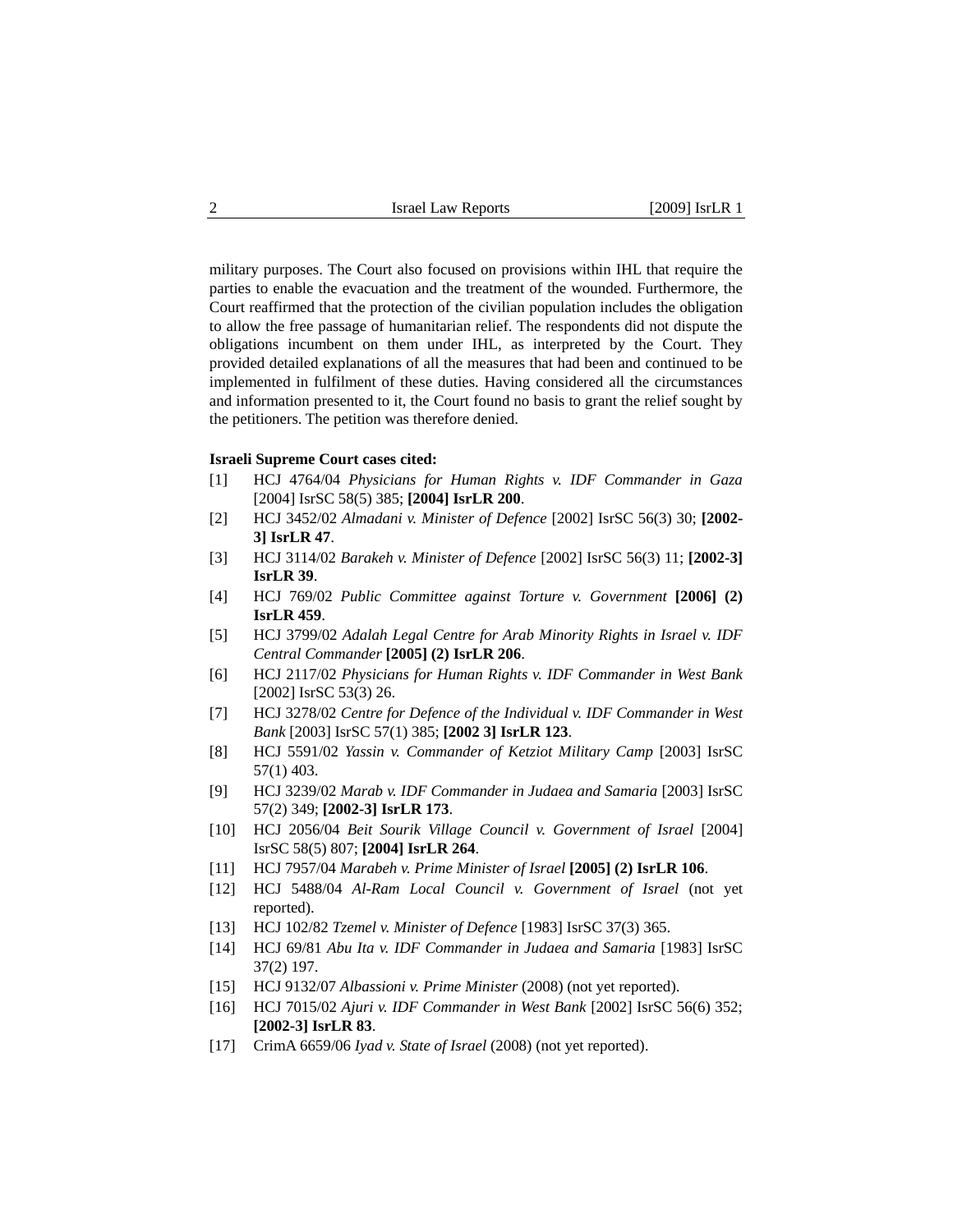- [18] HCJ 393/82 *Jamait Askan Almalmoun Altaounia Almahdouda Almasaoulia Cooperative Society v. IDF Commander in Judaea and Samaria* [1983] IsrSC 37(4) 785.
- [19] HCJ 2936/02 *Physicians for Human Rights v. IDF Commander in West Bank* [2002] IsrSC 56(3) 3; **[2002-3] IsrLR 35**.

# **Jewish law sources cited:**

- [20] Jerusalem Talmud, *Sanhedrin* 4, 9
- [21] Tosefta, *Shabbat* 16, 14.

For the petitioners — T. Feldman, Y. Elam, F. El-Ajou, H. Jabarin. For the respondents — A. Helman, A. Segal-Elad, H. Gorni.

#### JUDGMENT

#### **President D. Beinisch**

1. We have before us two petitions filed by human rights organizations, which concern the humanitarian situation in the Gaza Strip due to the state of hostilities that prevails there as a result of the military operation known as "Cast Lead". The petition in HCJ 201/09 addresses delays in evacuating persons wounded in the Gaza Strip to hospitals, and claims that ambulances and medical personnel are being attacked by the Israel Defence Forces (hereinafter: IDF). The petition in HCJ 248/09 addresses the shortage of electricity in the Gaza Strip, which prevents hospitals, clinics, the water system and the sewage system from functioning properly. According to the petitioner, this is a result of disruptions caused by the IDF.

# *Background*

2. For approximately eight years the towns near the Gaza Strip have confronted the threat of missiles and grenades that are fired by members of the terrorist organizations operating from within the Gaza Strip and are directed at the civilian population in the cities and towns of southern Israel. After the Hamas organization came to power in Gaza, the terrorist operations increased in intensity and in number. The scope of the attacks was extended to a large part of Israel; the range of the missile attacks became greater, causing the deaths of civilians and disrupting the lives of all the residents of southwest Israel.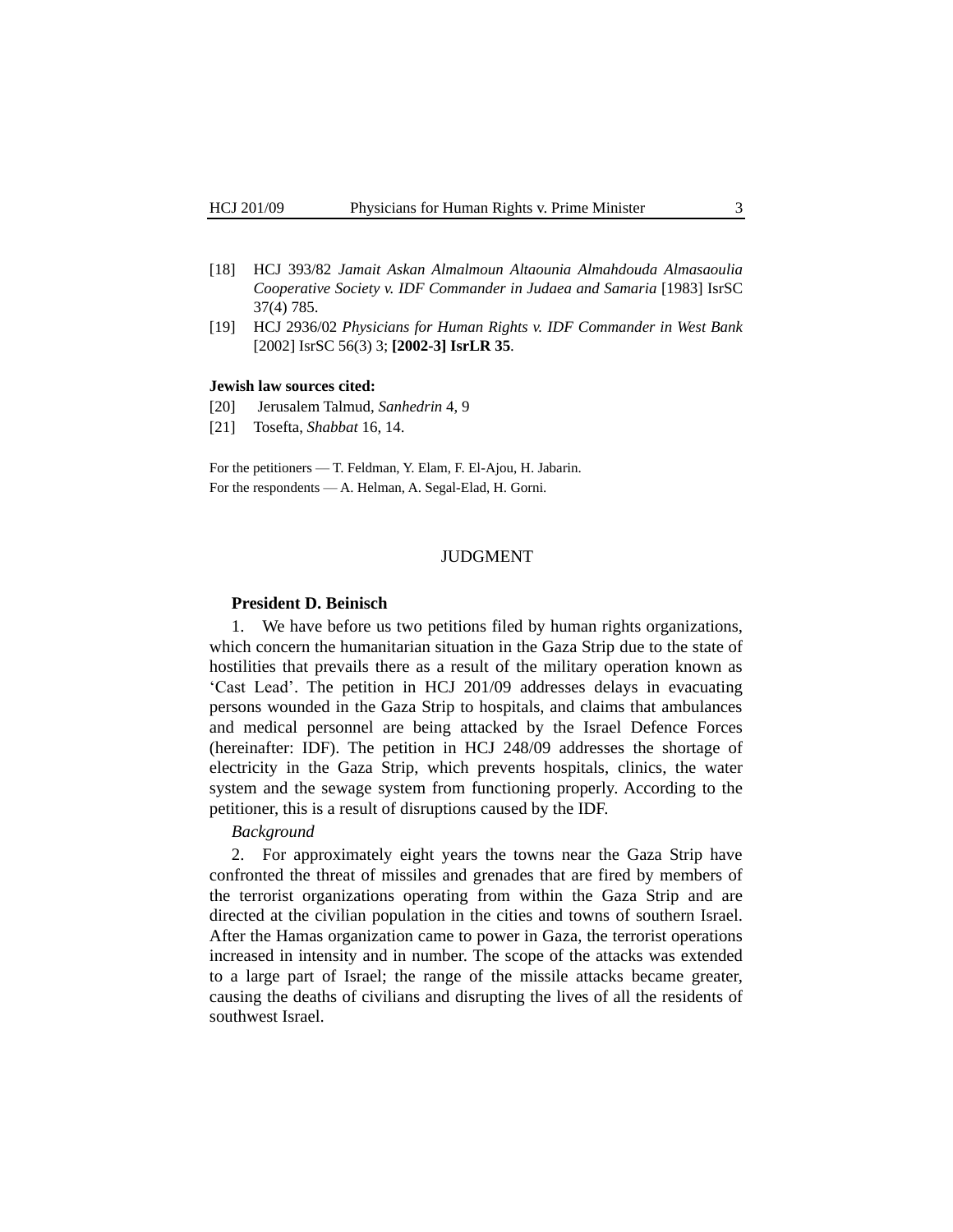| <b>Israel Law Reports</b> | $[2009]$ IsrLR 1      |
|---------------------------|-----------------------|
|                           | President D. Beinisch |

For a long time, while Israel acted with restraint and moderation, the terrorist organizations in the Gaza Strip, led by Hamas, took steps to increase their abilities: they smuggled a huge quantity of weapons and missiles through hundreds of subterranean tunnels they had dug, improved the weapons they used and increased the threat to the inhabitants within range of the missiles.

3. On 27 December 2008 the IDF embarked on a large-scale military operation initiated by Israel in the Gaza Strip, in order to stop the firing of grenades and Quassam and Grad missiles at the Israeli towns in the south of the country, and to change the security position in the south of the country that had been brought about by Hamas, the terrorist organization that controls the Gaza Strip. In the framework of this operation, the Israeli Air Force attacked targets used by the Hamas leadership in the Gaza Strip, and on 3 January 2009 tanks, infantry and engineering forces joined in the fighting in the Gaza Strip. Intensive fighting is taking place in the area in difficult conditions. The military compounds and targets are situated in areas inhabited by the civilian population, and sometimes even in actual homes. Regrettably, the local population is consequently suffering serious and considerable harm.

4. The two petitions were filed on 7 January 2009, and on 9 January 2009 we held an urgent hearing on both of them. During the hearing it emerged from the state's response that the IDF had set up a humanitarian operations room, which was intended to resolve the difficulties in coordinating the evacuation of the injured, and that action was being taken to restore the electricity infrastructure in the Gaza Strip. Unfortunately, the hearing on 9 January 2009 was not attended by any of the army personnel responsible for the humanitarian situation in the Gaza Strip, who would be able to clarify the position and the manner in which the humanitarian mechanisms set up by the state were operating, and respond to specific questions. We therefore decided at the end of the hearing that the state should submit a detailed response with regard to the mechanisms that it had established and the steps it had taken in order to enable the evacuation of the wounded in a more effective manner. We also found that we required an update with regard to the action that was being taken to repair the electricity lines and the electricity supply to the Gaza Strip. We therefore ordered counsel for the state to submit a revised detailed response, supported by a deposition of a senior officer responsible for the humanitarian arrangements in the Gaza Strip. On 13 January 2009, the state filed its detailed response together with the deposition of the head of the District Coordination Office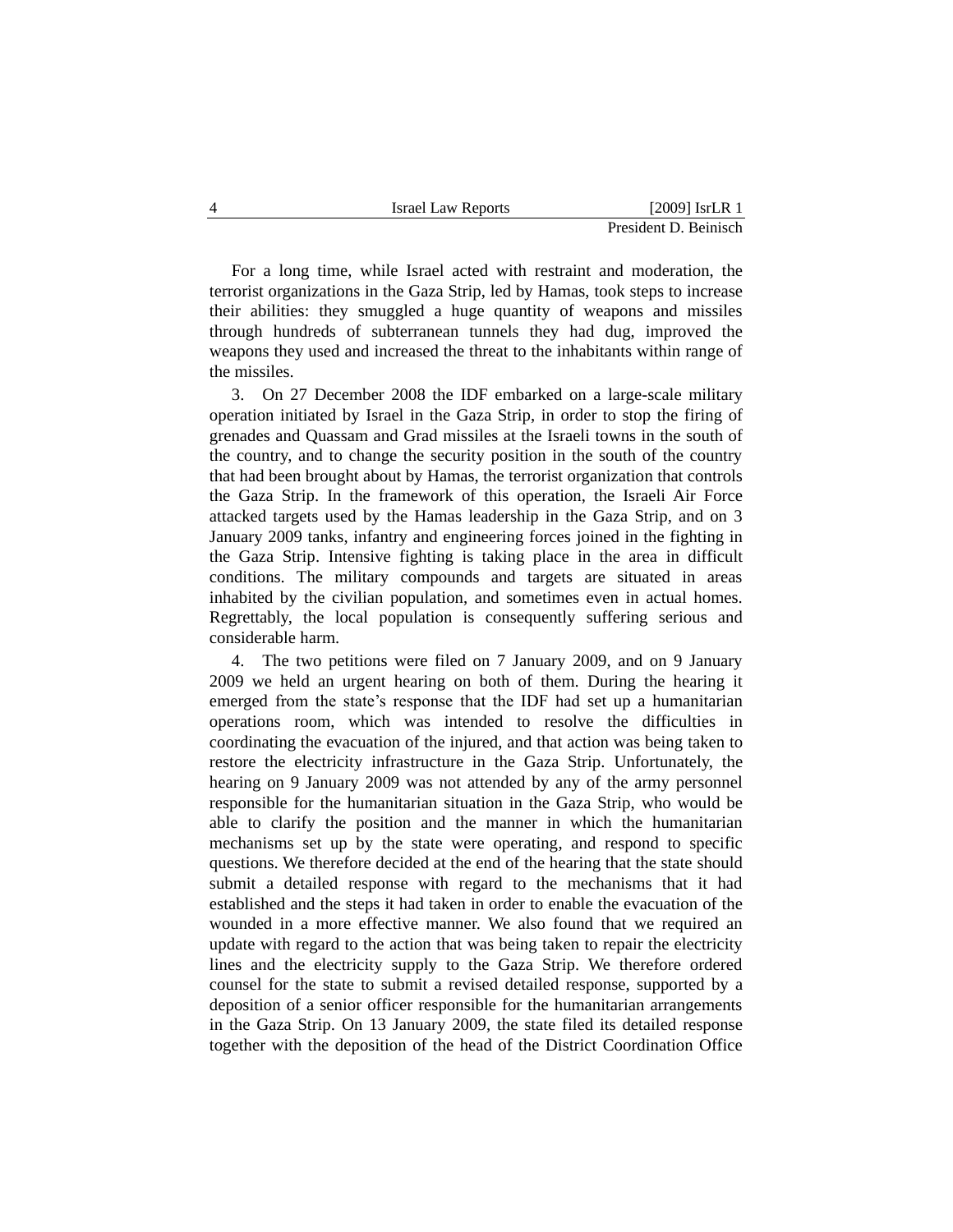for the Gaza Strip, Colonel Moshe Levy, and on 15 January 2009 we held an additional hearing of the petition, to which Colonel Levy was summoned. Shortly before the hearing the petitioners also filed revised statements.

*The arguments of the petitioner in HCJ 201/09*

5. The petitioner claims that since the military operation in the Gaza Strip began on 27 December 2008, there have been many cases in which IDF soldiers fired on medical personnel while they were carrying out their duties, despite the fact that the vehicles and uniforms of the medical personnel bear the distinguishing insignia recognized and agreed in the Geneva conventions. It is alleged that on 4 January 2009 alone, four medical personnel were killed as a result of an IDF strike while they were carrying out their duties, and details were provided of additional cases in which medical personnel were injured as a result of IDF attacks. An additional claim made by the petitioner is that the Palestinian Red Crescent and the International Red Cross have encountered serious difficulties in coordinating the evacuation of the injured for medical treatment, on account of the ongoing military operations, the refusal of the Army to allow movement between the north and the south of the Gaza Strip, and due to the complicated methods of coordination. According to the petitioner, many hours elapse from the time a coordination request is made until the time it is actually carried out. It is alleged that in some cases, the medical personnel waited a whole day for coordination. According to the petitioner, these attacks on the medical personnel and the evacuation efforts are contrary to the provisions of customary international humanitarian law and are also prohibited under the constitution of the International Criminal Court; they are also contrary to the provisions of Israeli administrative law, in that they are disproportionate. Finally the petitioner requested that the court issue an interim order that the respondents allow and coordinate the evacuation of the injured members of the Elaidi family, who were injured by shells fired by the IDF at their home on the night of 3 January 2009 and who have been trapped in their home since that night because all efforts to coordinate their evacuation have failed. In the petitioner"s revised statement, which was only filed on the date of the last hearing, details were provided of additional incidents in which it was alleged that shots were fired at medical personnel and rapid assistance was not given to families who were injured.

*The arguments of the petitioners in HCJ 248/09*

6. This petition focuses on the shortage of electricity in the Gaza Strip. In their petition, the petitioners furnished details of the quantities of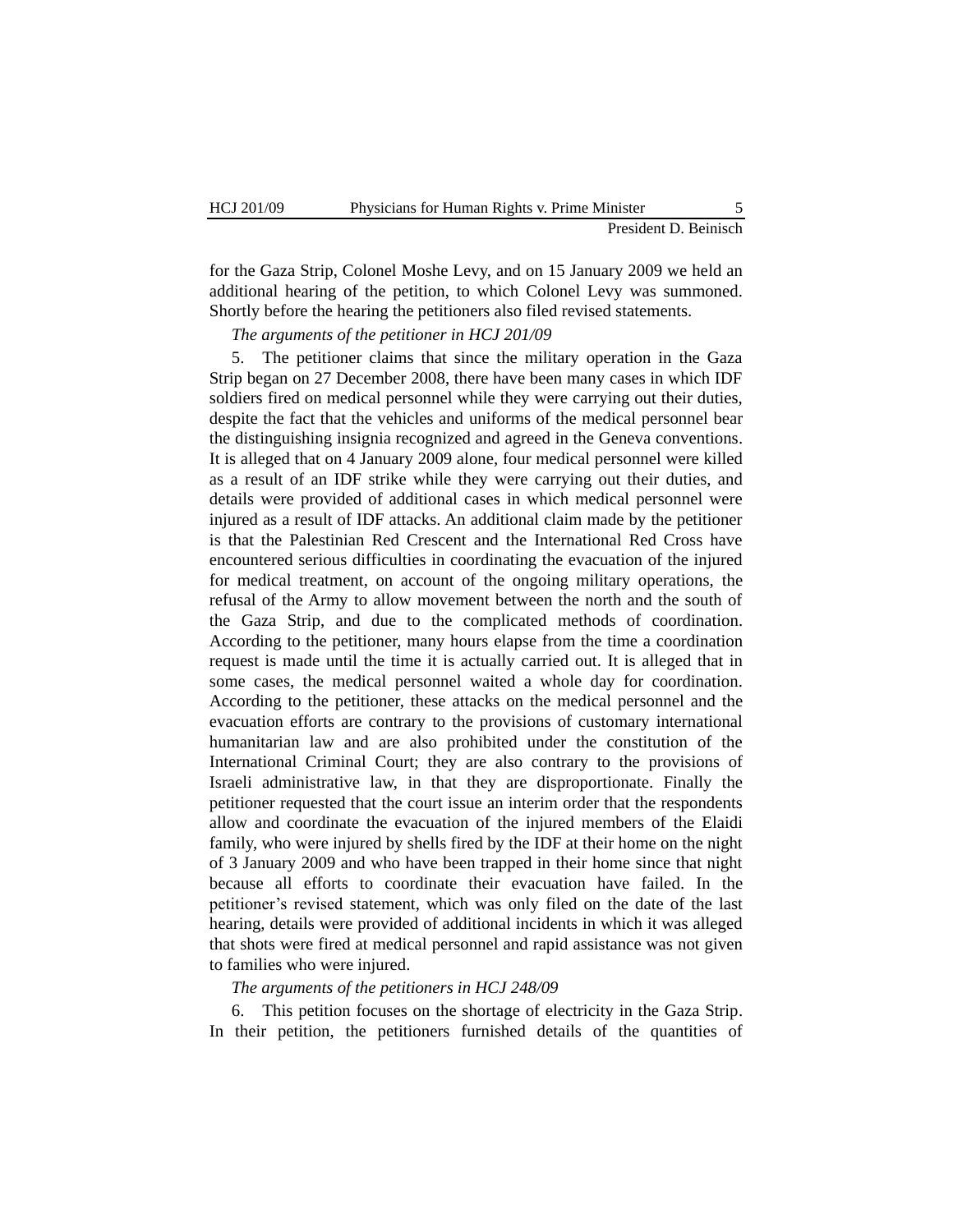electricity and industrial diesel oil that are needed in the Gaza Strip, compared to the quantities that Israel allowed to enter the Gaza Strip in recent months. It was alleged that since 27 December 2008, the State of Israel has prevented all entry of industrial diesel oil into the Gaza Strip, and as a result the power station in the Gaza Strip (which supplies approximately one third of the amount of electricity required by the inhabitants of the Gaza Strip) has been completely shut down since 30 December 2008. It was also alleged in the petition that on 3 January 2009 an IDF attack in the Gaza Strip damaged seven of the twelve electricity lines that bring electricity from Israel and Egypt into the Gaza Strip. As a result, it was alleged that the inhabitants, as well as hospitals, the main sewage purification plant in the Gaza Strip and other essential facilities, were deprived of electricity. It was further alleged that it is impossible to repair the damaged electricity lines because Israel is preventing the transfer of the necessary spare parts and because of the ongoing hostilities, which do not allow sufficient time for repairs to be made by Palestinian. The petitioners provided details in their petition of the humanitarian damage to the civilian population that results from the shortage of electricity: thousands of people do not have access to running water; sewage is flowing in the streets as a result of the shortage of electricity for the sewage pumps and purification facilities, and at the purification plant in the city of Gaza the spillage has already reached a distance of approximately one kilometre from the plant; approximately a quarter of a million people have had no electricity for more than two weeks; the hospitals in the Gaza Strip are completely dependent on generators, which are about to shut down entirely because they are operating round the clock and beyond their capacity; the activity of most of the bakeries in the Gaza Strip has come to a halt due to a shortage of cooking gas and electricity, leading to a serious shortage of bread in the Gaza Strip. In this aspect it was alleged in the petition that since the State of Israel controls the supply of electricity to the Gaza Strip, especially at present when IDF troops control large parts of the Gaza Strip, its duty to provide the needs of the civilian population in the Gaza Strip is even greater, especially with regard to the proper functioning of medical facilities, water supply facilities and sewage facilities.

# *The respondents' arguments*

7. The respondents" preliminary response to the two petitions, which was filed on 8 January 2009, contained legal arguments and initial factual contentions on the merits of the case. In their revised statements that were filed in the court and at the hearings that we held on the petitions, the respondents provided additional descriptions of the factual position in the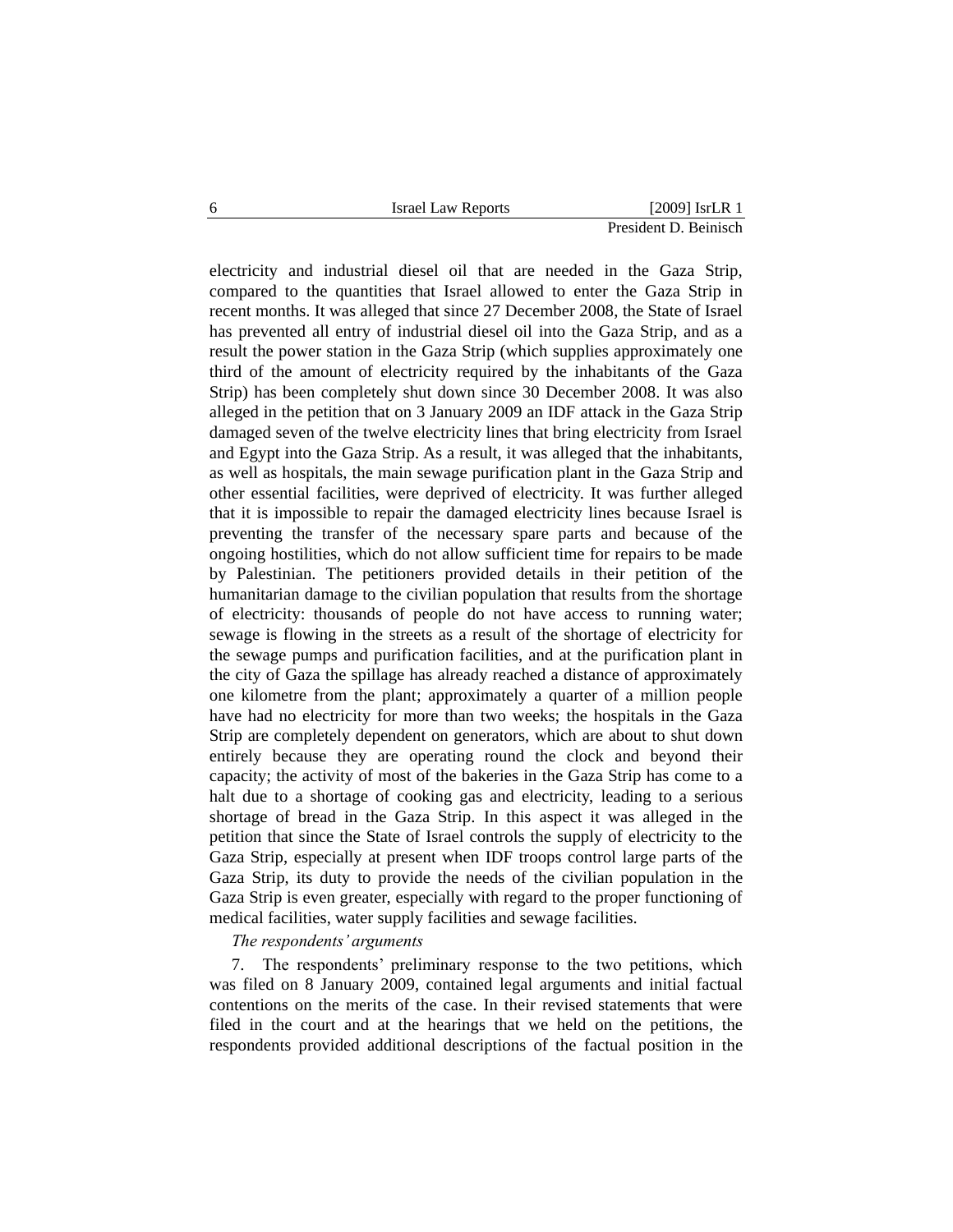Gaza Strip, as far as circumstances allowed. Originally they requested that we dismiss the petitions *in limine* because they are too general and because the matters raised in them are not justiciable. They argued that while the hostilities are taking place, the court cannot address issues of this kind, if only for the reason that it is not possible to present a dynamic picture of the battlefield to the court in real time. Nevertheless, the respondents stated that the IDF is operating in accordance with international humanitarian law, and they accept that the army has duties to respect the humanitarian needs of the civilian population even during hostilities and that preparations to this effect should be made in advance, as this court held in HCJ 4764/04 *Physicians for Human Rights v. IDF Commander in Gaza* [1], subject to any changes required by the circumstances. In this context it was alleged that since the Disengagement Plan was implemented in September 2005, there is no longer any state of occupation in the Gaza Strip and the State of Israel has no control over what is done there. Therefore, there is no "military commander" today, within the meaning of this term under the laws of occupation, who can operate throughout the Gaza Strip. It was also argued that since there are no channels of communication between Israel and the terrorist leadership of the Hamas organization in the Gaza Strip, it is necessary to make the various humanitarian arrangements with international organizations and with the Palestinian Civil Committee, whose offices are in Ramallah.

8. With regard to the various mechanisms that have been established by the State of Israel for providing humanitarian assistance for the civilian population in the Gaza Strip, the state specified in its response that prior to the military operation known as "Cast Lead", an additional sixty-six reserve officers and twenty regular officers were assigned to the District Coordination Office for Gaza, and the District Coordination Office as a whole was increased to a complement of three hundred staff. Moreover, a set of humanitarian war rooms was established, each for a separate subject health, international organizations and infrastructures. The purpose of these is to provide a solution in real time for the humanitarian problems that arise during the fighting, and to strengthen communications between the combat forces and the coordination and communication authorities. Each of these war rooms operates around the clock, with on-site professional and legal support. Furthermore, a humanitarian unit was established in each operational division, each comprising five officers, for the purpose of coordinating operations in the field with the international organizations. It was claimed that the activities are also coordinated with private organizations that are known to the District Coordination Office, and also with the doctor in charge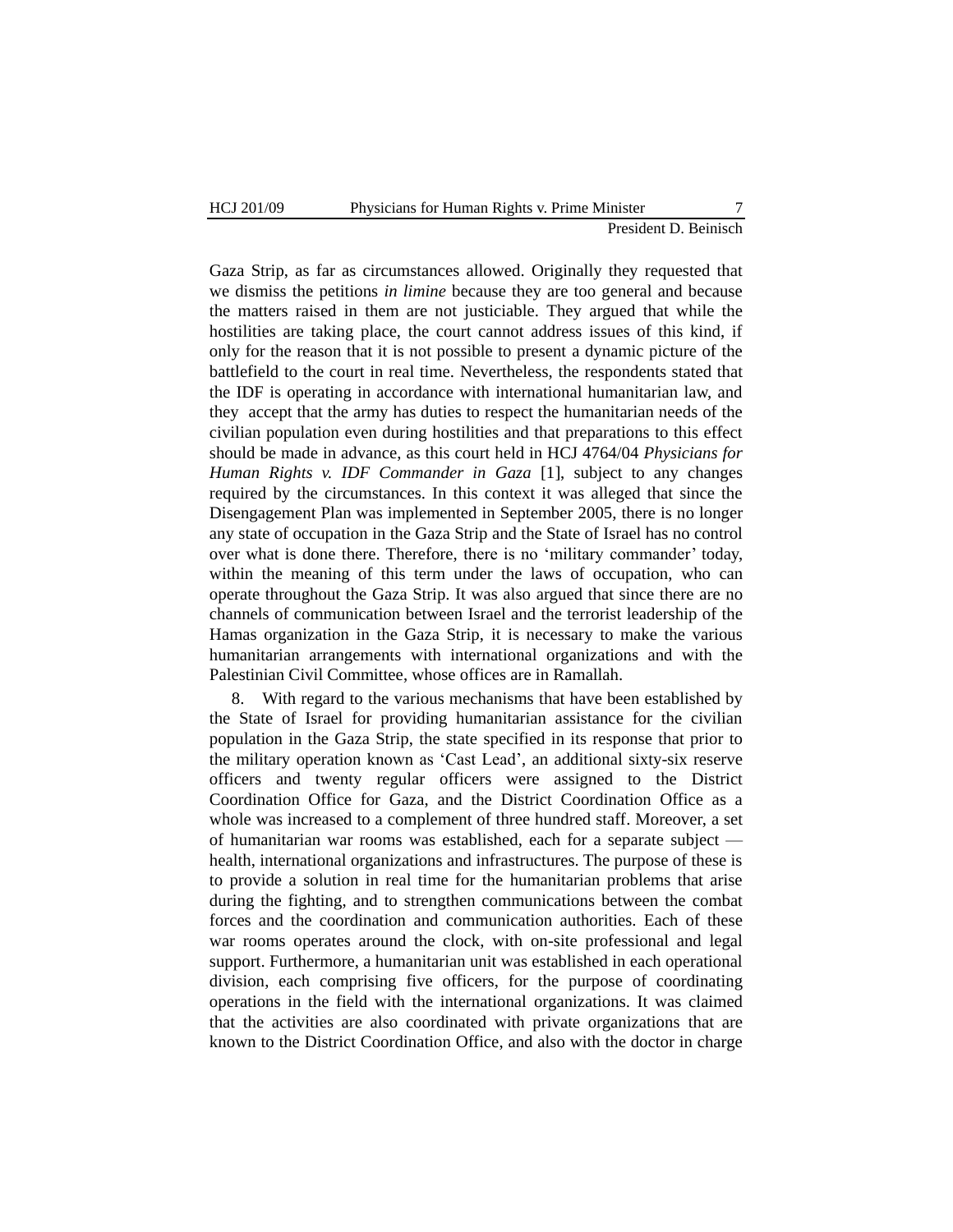at Al-Shifa Hospital, the Ministry of Health in Ramallah and sometimes also with individual doctors and ambulance drivers.

9. With regard to the evacuation of the wounded and coordination of the movements of medical personnel in the Gaza Strip, it was argued in the state's response that the order issued to the forces operating in the area is to refrain from attacking medical personnel and ambulances in the course of carrying out their duties, except in cases where it is clear and known that ambulances are being exploited for the purpose of fighting the IDF. The respondents claim that from intelligence information in their possession, it transpires that terrorists are making use of ambulances to perpetrate terrorist activity and to transport missiles and ammunition from one place to another, and that in these circumstances, even international humanitarian law provides that these protected institutions lose the protection that they normally enjoy. Establishing the coordination mechanism was intended to ensure that humanitarian rescue operations are carried out. The respondents further argued that they do not have complete and up-to-date information, but if indeed medical personnel have been and are being injured during the fighting, this has not been done intentionally, but results from the hostilities that have been taking place in the vicinity. The respondents also pointed out in this respect that it is well known that IDF soldiers have also been injured by mistake as a result of fire from other IDF troops. The respondents provided details of the measures adopted before and during the military operations in order to maintain and improve the coordination of the evacuation of the wounded. With regard to the application for an interim order for the immediate evacuation of the members of the Elaidi family, the respondents said at the hearing of 9 January 2009 that after making arrangements with the forces in the field and the Palestinians, the evacuation of the members of the family was completed, with the exception of two adult women who chose not to be evacuated.

10. With regard to the claims concerning the supply of electricity to the Gaza Strip during the Operation, the respondents said that in view of the ongoing combat activities in the Gaza Strip, it is not possible to totally prevent damage to the local electricity network. They argued that although the electricity network in the Gaza Strip was indeed damaged during the IDF"s combat operations, constant efforts were being made to repair the electricity lines that were damaged. At the last hearing that we held, we were told that nine of the ten electricity lines that provide electricity from Israel to the Gaza Strip had been repaired, that there was a fault in the other line that would be repaired and that the state was taking steps to allow optimal supply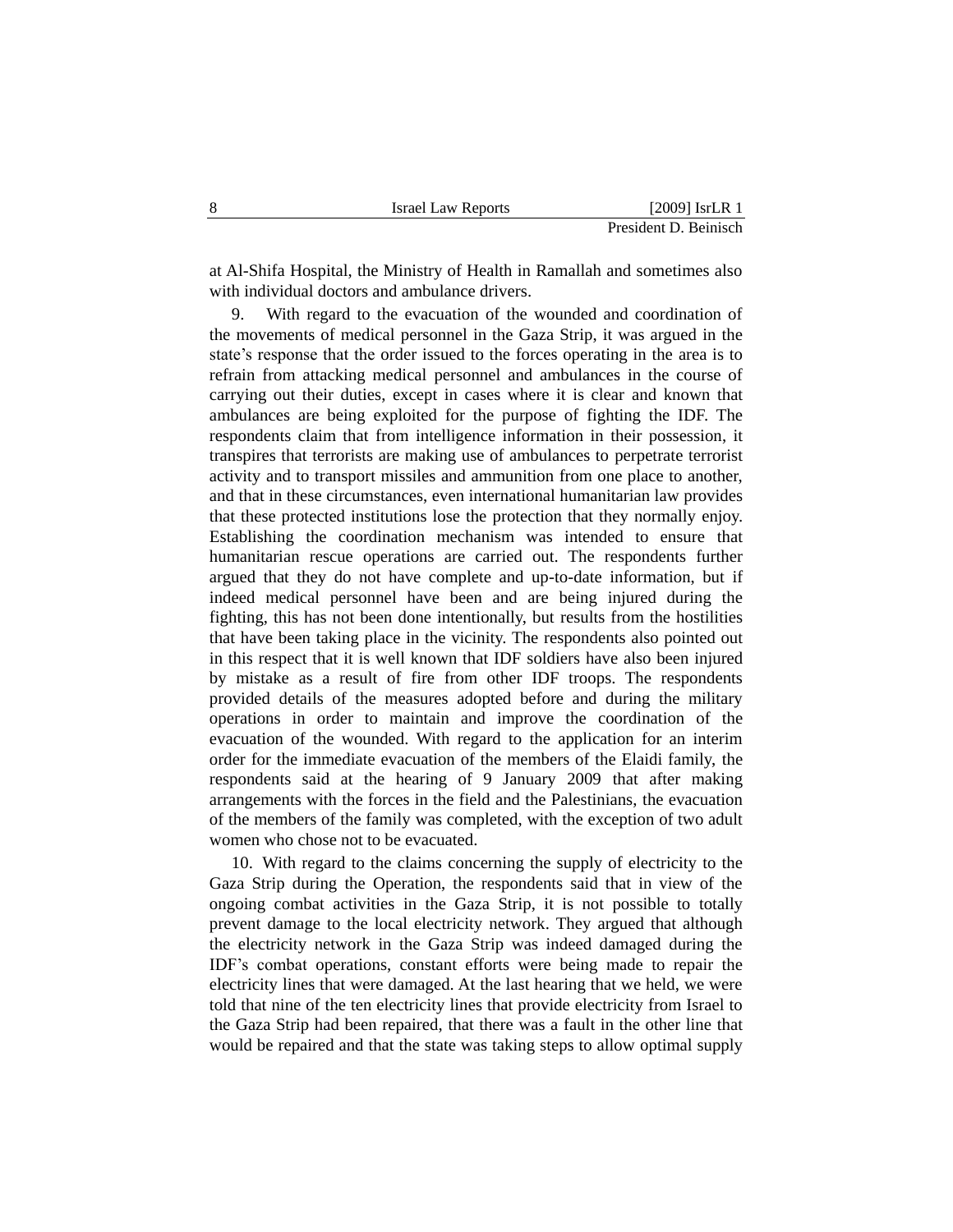of electricity to the Gaza Strip, subject to the security restrictions and constraints that will be described below.

# *Judicial review*

11. It should be stated at the outset that we do not accept the preliminary arguments of the state whereby we were asked to dismiss the petitions *in limine* because they are not justiciable. We have already held in a series of judgments that the combat operations of the IDF do not take place in a normative vacuum. There are legal norms in customary international law, in treaties to which Israel is a party and in Israeli law, which provide rules and principles that apply in times of war and which demand that steps are taken to provide humanitarian assistance and protection for the civilian population (see, for example, HCJ 3452/02 *Almadani v. Minister of Defence* [2], at p. 35 {53}; HCJ 3114/02 *Barakeh v. Minister of Defence* [3], at p. 16 {46}; *Physicians for Human Rights v. IDF Commander in Gaza* [1], at pp. 391-393 {205-208}). In HCJ 769/02 *Public Committee against Torture v. Government* [4], we discussed this question at length, and we said as follows, per President A. Barak:

"Indeed, in a long string of judgments the Supreme Court has considered the rights of the inhabitants of the territories. Thousands of judgments have been handed down by the Supreme Court, which, in the absence of any other competent judicial instance, has addressed these issues. Our concern has been with the powers of the army during combat and the restrictions imposed on it under international humanitarian law. Thus, for example, we have considered the rights of the local population to food, medicines and other requirements of the population during the combat activities (*Physicians for Human Rights v. IDF Commander in Gaza* [1]); we have considered the rights of the local population when terrorists are arrested (HCJ 3799/02 *Adalah Legal Centre for Arab Minority Rights in Israel v. IDF Central Commander* [5]); when transporting the injured (HCJ 2117/02 *Physicians for Human Rights v. IDF Commander in West Bank* [6]; when besieging a church (*Almadani v. Minister of Defence* [2]); during arrest and interrogation (HCJ 3278/02 *Centre for Defence of the Individual v. IDF Commander in West Bank* [7]; HCJ 5591/02 *Yassin v. Commander of Ketziot Military Camp* [8]; HCJ 3239/02 *Marab v. IDF Commander in Judaea and Samaria* [9]). More than one hundred petitions have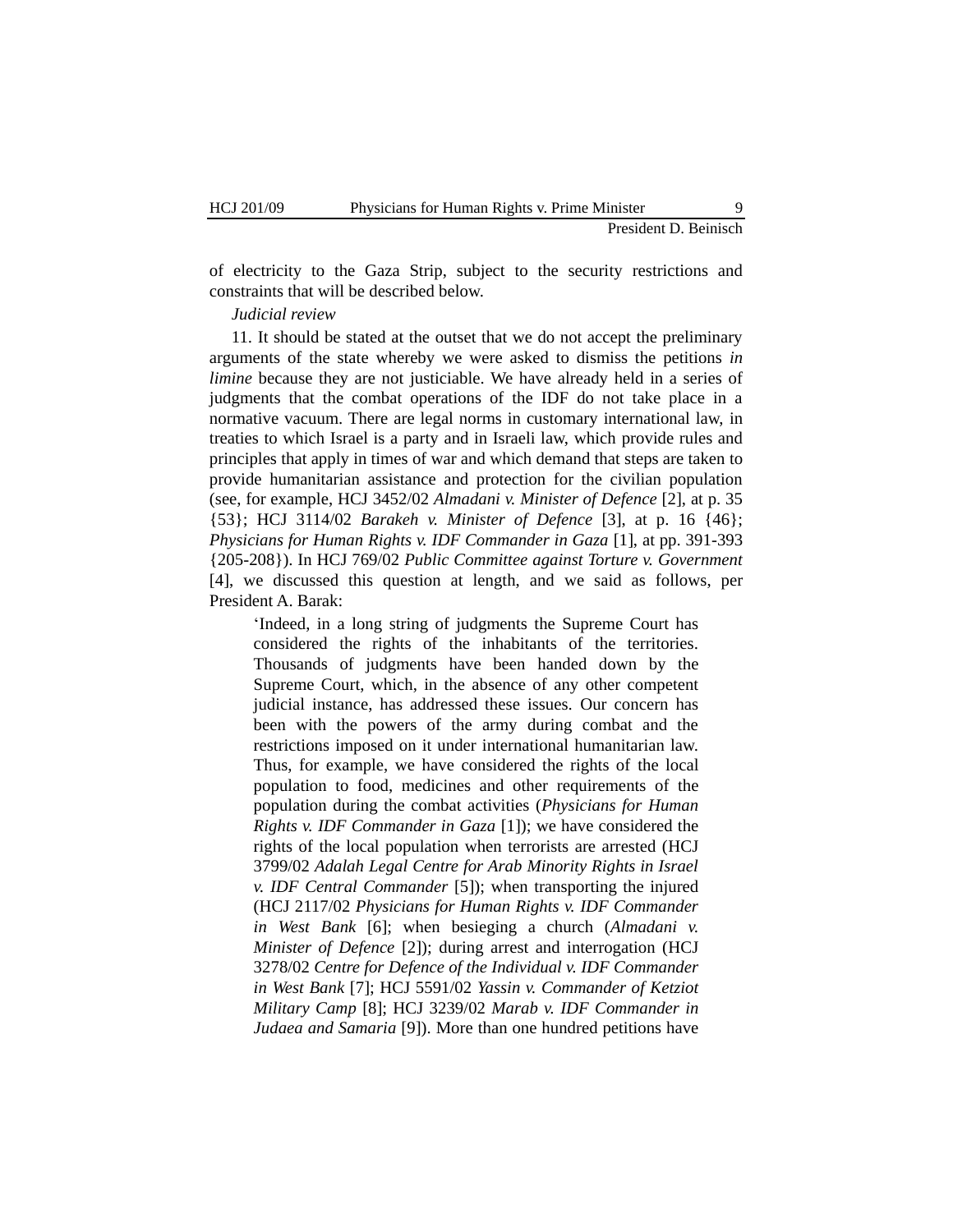examined the rights of the local inhabitants under international humanitarian law as a result of the construction of the separation fence (see HCJ 2056/04 *Beit Sourik Village Council v. Government of Israel* [10]; HCJ 7957/04 *Marabeh v. Prime Minister of Israel* [11]; HCJ 5488/04 *Al-Ram Local Council v. Government of Israel* [12]). In all of these the dominant characteristic of the question in dispute was legal. Admittedly, the legal answer was likely to have political and military ramifications, but these did not determine the nature of the question. It is not the results deriving from the judgment that determine its nature, but the questions considered therein and the way in which they are answered. These questions have in the past been, and they remain today, of a predominantly legal nature" (*Public Committee against Torture v. Government* [4], at para. 52).

12. As can be seen from the judgment in *Physicians for Human Rights v. IDF Commander in Gaza* [1] and from additional judgments, cases in which the court examines the legality of military operations while they are happening are not uncommon, in view of the reality of our lives in which we are constantly confronting terrorism that is directed against the civilian population of Israel, and in view of the need to respond to it while fulfilling the obligations imposed by law even in times of combat. Of course, the court does not adopt any position with regard to the manner in which military operations are conducted nor with regard to the wisdom of the decisions to conduct military operations. Nevertheless, it is the role of the court, even in times of combat, to determine whether, within the framework of the combat operations, the obligation to act in accordance with legal guidelines —within the context of both Israeli law and international humanitarian law — is being upheld.

13. In the present case the petitions were filed while the hostilities were still taking place in the area, with the purpose of obtaining guidelines for the immediate conduct of the army in humanitarian matters, for the benefit of the civilian population that found itself at the heart of the hostilities taking place around it. Our judicial scrutiny is being exercised here while the hostilities are continuing. Naturally this imposes restrictions upon the court's ability to exercise judicial review and to ascertain all of the relevant facts at this stage of the hostilities. The difficulty of obtaining information in real time was discussed in our judgment in *Physicians for Human Rights v. IDF Commander in Gaza* [1] (at para. 8). Indeed, while the hostilities are taking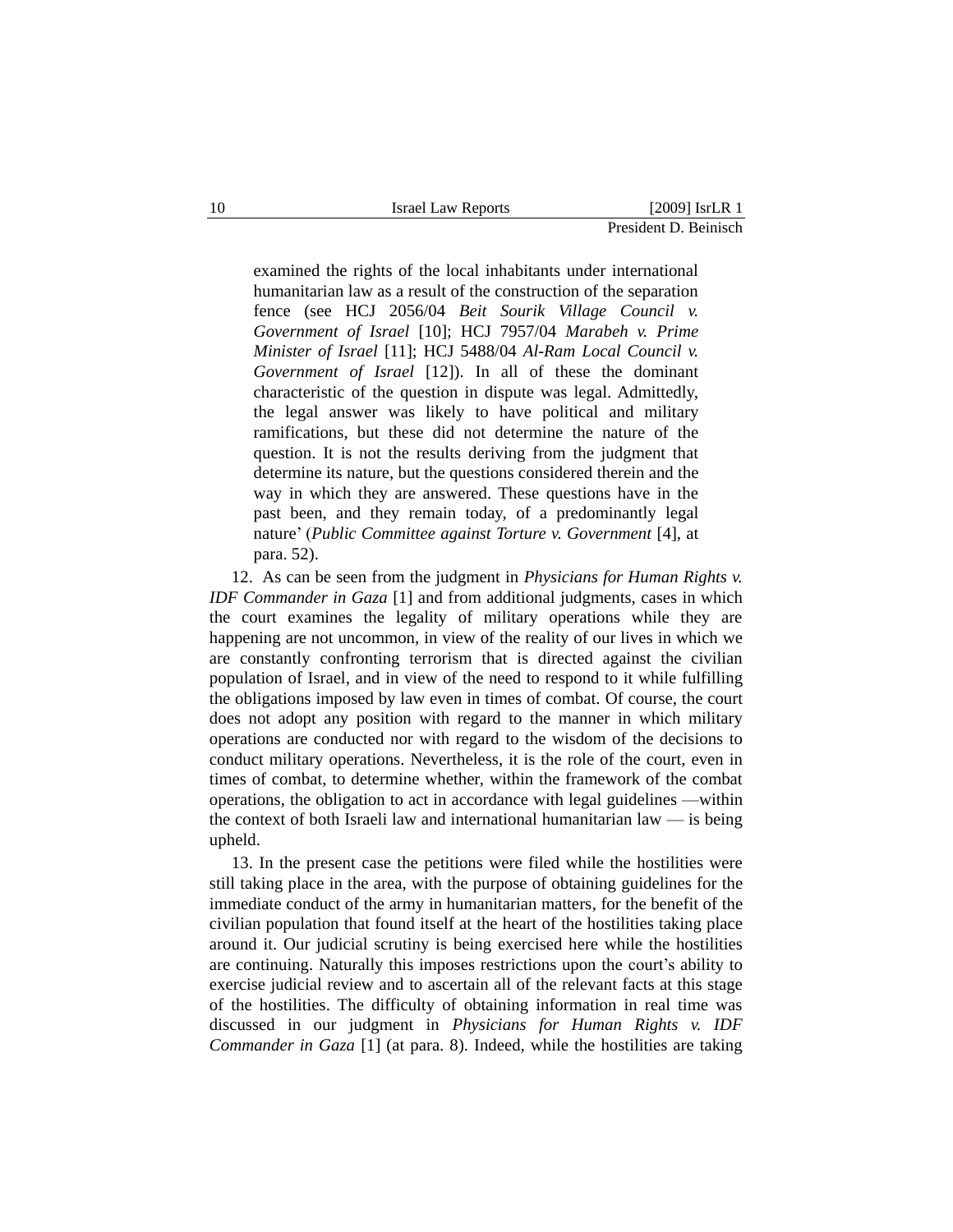place it is not always possible to obtain all the information that is required for exercising judicial review, in view of the dynamic changes that are continually occurring. But the court endeavours to examine the claims in real time, so that it may grant effective relief or set up an arrangement. Thus, for example, I said in this respect in *Physicians for Human Rights v. IDF Commander in Gaza* [1] that:

"… judicial review concerning the fulfilment of humanitarian obligations during wartime is limited for many reasons. First, from a practical viewpoint, the urgency with which the court is required to conduct the judicial review process, while dynamic developments are taking place on the battlefield, makes it difficult to carry out the process and to investigate the facts required to authenticate the contentions of the parties. Unlike the process of judicial review in regular petitions, where the mechanism of ascertaining the facts operates after they have occurred and the particulars has been clarified, and the factual picture has been laid out before the court, judicial review that seeks to examine the need for relief when combat activities are still in progress requires a judicial proceeding of a special kind, and the petition before us is a clear example of this. The petition was being heard at the very time that changes and developments in the field were taking place. The parties who presented their arguments before us based their contentions on continual reports from the field of battle, and these reports changed the set of circumstances and the facts during the hearing of the petition. The factual description of ascertainment of the particulars as aforesaid finds expression in the opinion of the President. In such circumstances, the judicial review process is limited and suffers from a lack of adequate tools with which to ascertain the relevant particulars in order to examine them in real time and to grant effective relief in respect of them."

Naturally, where it is not possible to obtain all the necessary information in real time, the legality of specific incidents is often reviewed retrospectively, after all of the necessary information has been obtained; at the time that hostilities are taking place, however, the role of the court focuses upon judicial review of whether the army is upholding the rules of customary international law, international treaties and Israeli administrative law during the hostilities.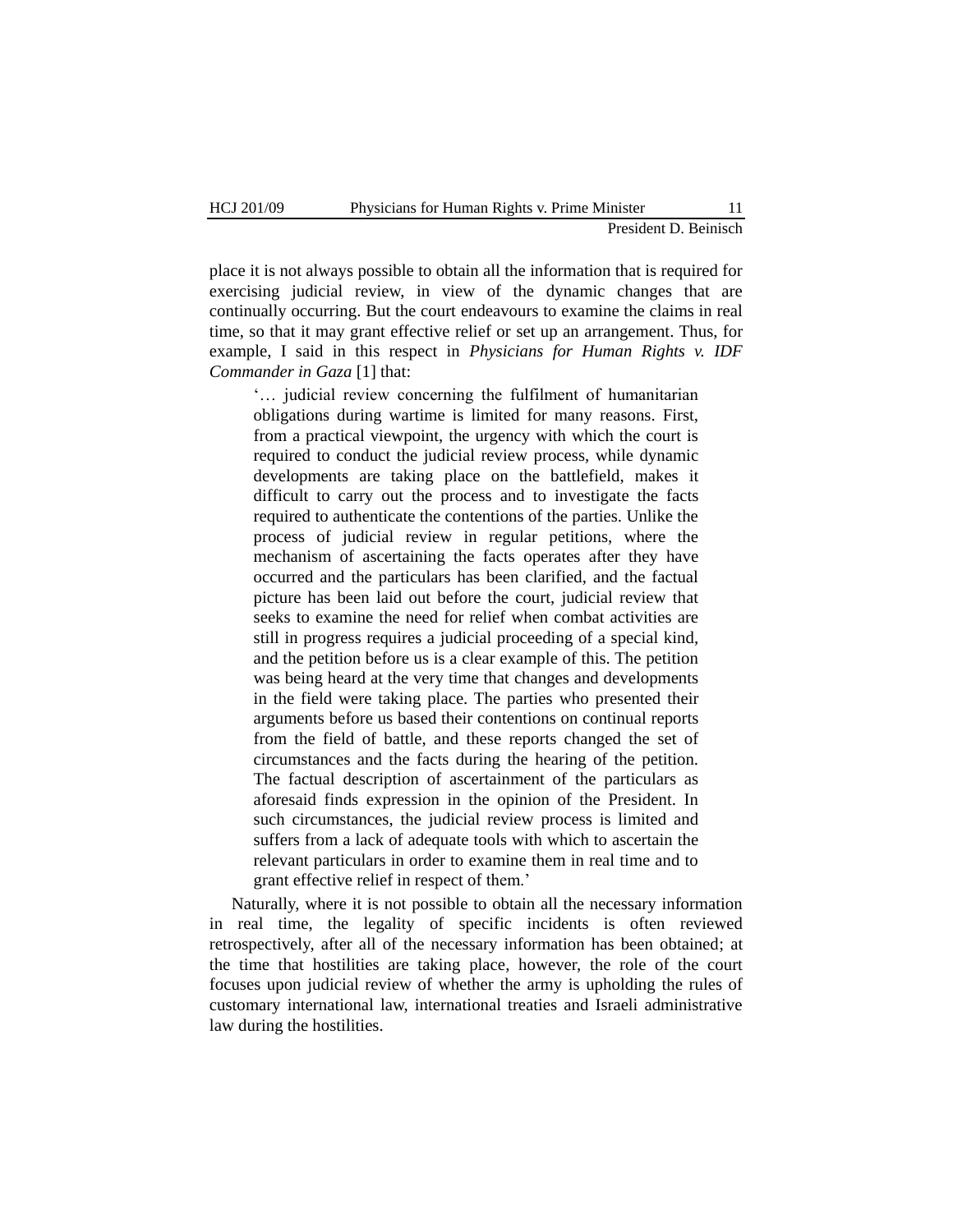#### *The normative arrangements*

14. The normative arrangements that govern the armed conflict between the State of Israel and the Hamas organization are complex. They revolve around the international laws relating to an international armed conflict. Admittedly, the classification of the armed conflict between the state of Israel and the Hamas organization as an international conflict raises several difficulties. Nevertheless, in a string of judgments we have regarded this conflict as an international conflict. Thus, for example, we held in *Public Committee against Torture v. Government* [4], *per* President Barak, as follows:

"Contending with the risk of terror constitutes a part of international law that concerns armed conflicts of an international nature…

The premise on which the Supreme Court has relied for years and which also was always the premise of counsel for the state before the Supreme Court — is that the armed dispute is of an international character. In this judgment we are adhering to this approach. It should be noted that even those who think that the armed dispute between Israel and the terrorist organizations is not of an international character hold that it is subject to international humanitarian law or international human rights law" (*Public Committee against Torture v. Government* [4], at para. 21).

In addition to the laws concerning international armed conflict, the laws of belligerent occupation may also apply. In HCJ 102/82 *Tzemel v. Minister of Defence* [13], this court held that the application of the laws of occupation in international humanitarian law depends upon the existence of the potential to exercise administrative powers on the ground as a result of the entry of military forces, and not necessarily upon the actual exercise of such power. It was also held that ―

"If the army takes *de facto* and effective control of a certain area, the temporary nature of the presence in the area or the intention to maintain only temporary military control cannot derogate from the fact that such conditions give rise to the application of those provisions of the laws of war that address the consequences that also arise in the belligerent occupation. Moreover, the application of the third chapter of the Hague Regulations and the application of the corresponding provisions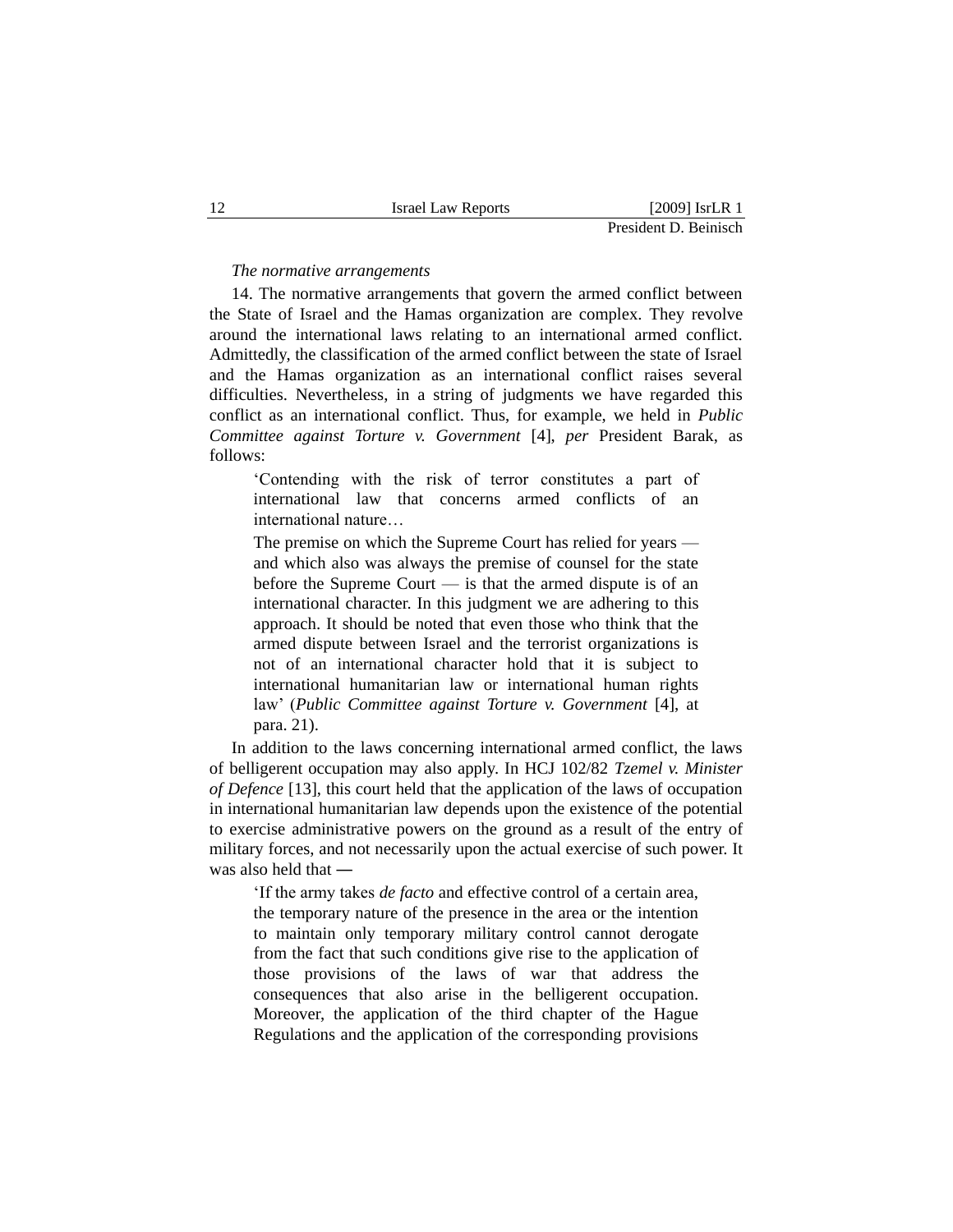in the Fourth Geneva Convention are not contingent upon the establishment of a special organizational system that takes the form of military rule. The duties and powers of the military force that derive from the effective occupation of a certain territory come into being as a result of the military control of the territory, i.e., even if the military force exercises its control solely through its ordinary combat units, without establishing and designating a special military framework for the purposes of the administration (see HCJ 69/81 *Abu Ita v. IDF Commander in Judaea and Samaria* [14])" (*Tzemel v. Minister of Defence* [13], at p. 373).

Recently, in HCJ 9132/07 *Albassioni v. Prime Minister* [15], we discussed the changes in the factual and normative position in the Gaza Strip after the implementation of the Disengagement Plan and the abrogation of Israeli military rule in the Gaza Strip. We held:

"Since September 2005 Israel no longer has effective control of what happens in the territory of the Gaza Strip. The military administration which governed this territory in the past was terminated by a decision of the government, and Israeli soldiers are no longer present in this territory on a permanent basis, nor do they control what takes place there. In such circumstances, the State of Israel does not have a general duty to ensure the welfare of the inhabitants of the Gaza strip and to maintain public order in the Gaza Strip under all of the laws of occupation in international law. Israel also does not have the ability in its present status to effectively impose order and to manage civilian life in the Gaza Strip. In the circumstances that have been created, the main obligations incumbent on the State of Israel with regard to the inhabitants of the Gaza Strip derive from the state of hostilities that prevails between it and the Hamas organization that controls the Gaza strip; these obligations derive also from the degree to which the State of Israel controls the border crossings between it and the Gaza Strip, as well as from the connection that was created between the State of Israel and the territory of the Gaza Strip following years of Israeli military rule of the territory, as a result of which the Gaza Strip is at present almost completely dependent upon the supply of electricity from Israel" (*Albassioni v. Prime Minister* [15], at para. 12).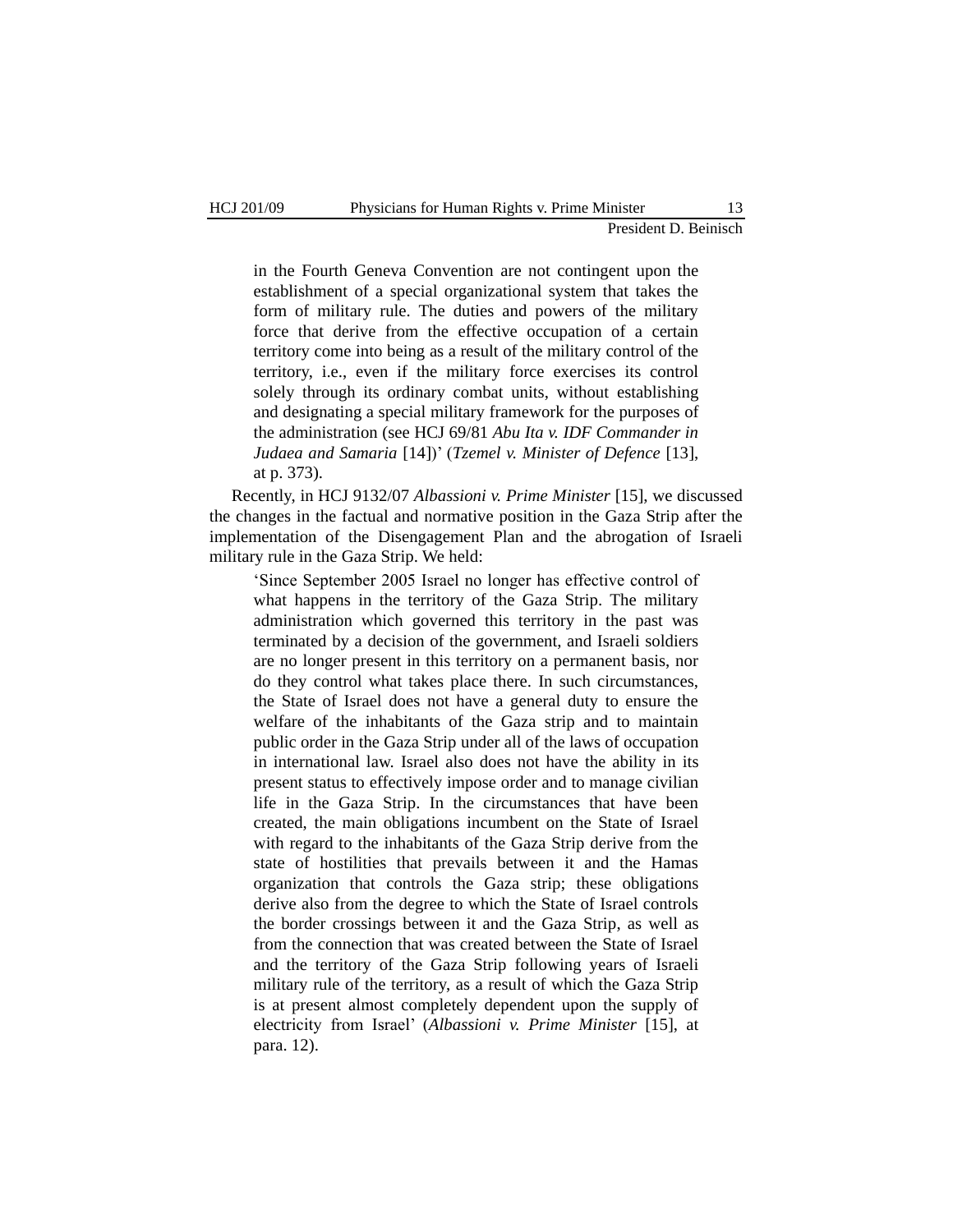| 14 | <b>Israel Law Reports</b> | $[2009]$ IsrLR 1      |
|----|---------------------------|-----------------------|
|    |                           | President D. Beinisch |

The position described in *Albassioni v. Prime Minister* [15] as aforesaid is also dynamic and variable, and at this time it is not yet possible to draw conclusions with regard to the factual position in the territory of the Gaza Strip and the scope of control of the IDF in the new situation that has arisen. However, it is not necessary to decide this question now, since the state in any case agrees that the humanitarian laws relevant to the petitions apply.

15. In accordance with the aforesaid, the normative arrangements that govern the State of Israel when it conducts combat operations in the Gaza Strip derive from several legal sources. These legal sources include international humanitarian law, which is enshrined mainly in the Fourth Hague Convention Respecting the Laws and Customs of War on Land, 1907, and the Regulations appended thereto, the provisions of which have the status of customary international law; the Fourth Geneva Convention Relative to the Protection of Civilian Persons in Time of War, 1949, the customary provisions of which constitute a part of the law of the State of Israel and have been interpreted by this court in several judgments (HCJ 7015/02 *Ajuri v. IDF Commander in West Bank* [16], at p. 364 {95-96}; *Marab v. IDF Commander in Judaea and Samaria* [9]; *Marabeh v. Prime Minister of Israel* [11], at para. 14); and the first Protocol Additional to the Geneva Conventions of 12 August 1949 relating to the Protection of Victims of International Armed Conflicts (Protocol I), 1977 (hereinafter: "the First Protocol"), to which Israel is not a party, but whose customary provisions also constitute a part of Israeli law (see *Public Committee against Torture v. Government* [4], at para. 20; CrimA 6659/06 *Iyad v. State of Israel* [17], at para. 9). In addition to international law, the fundamental rules of Israeli public law also apply (see HCJ 393/82 *Jamait Askan Almalmoun Altaounia Almahdouda Almasaoulia Cooperative Society v. IDF Commander in Judaea and Samaria* [18], at p. 810; *Ajuri v. IDF Commander in West Bank* [16], at p. 365 {96}; *Marabeh v. Prime Minister of Israel* [11], at para. 14; *Public Committee against Torture v. Government* [4], at para. 18). According to Israeli public law, the army is liable to act, *inter alia*, fairly, reasonably and proportionately, while striking a proper balance between the liberty of the individual and the needs of the public and while taking into account security considerations and the nature of the hostilities occurring in the area (see *Physicians for Human Rights v. IDF Commander in Gaza* [1], at para. 10).

16. The fundamental provision of international humanitarian law that applies during the conduct of hostilities (in both territory subject to belligerent occupation and territory of the parties to the conflict) is enshrined in art. 27 of the Fourth Geneva Convention, which provides that protected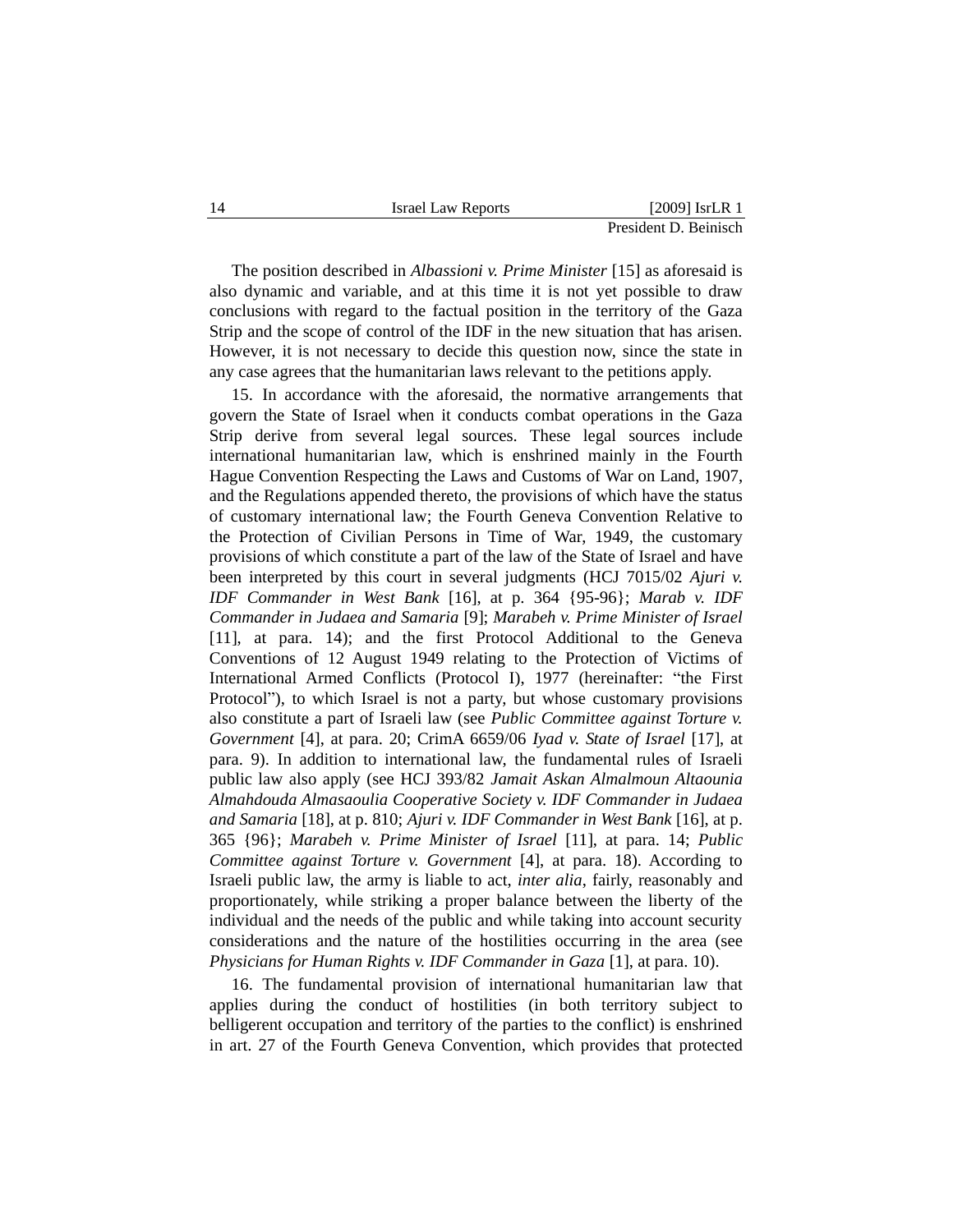civilians ― whether they are located in territory that is subject to belligerent occupation or territory that is under the sovereignty of the parties to the conflict — are entitled in all circumstances, *inter alia*, to be treated humanely and to be protected against all acts of violence or threats thereof (see also art. 46 of the Hague Regulations). However, these basic obligations vis-à-vis the civilian population are not absolute; rather, they must be balanced against security considerations and the measures that are required as a result of the hostilities. Alongside this general and basic provision, international humanitarian law contains additional specific obligations that relate directly to the matters raised in the petitions.

17. Before we turn to the specific laws governing the matters raised in the petitions, we should point out that in practice there is no dispute between the parties with regard to the binding legal arrangements. Everyone agrees that the rules of customary international law — which grant protection to medical personnel and institutions, require enabling the wounded to be evacuated from the site of the hostilities, and also require that the civilian population be protected and its basic rights upheld — apply to the combat activities that are involved in the Cast Lead campaign and are binding on the IDF.

#### *The prohibition against intentionally harming medical personnel*

18. The provisions of international humanitarian law provide protection to medical facilities and staff against attack. Thus art. 18 of the Fourth Geneva Convention provides protection for hospitals; arts. 24-25 of the First Geneva Convention for the Amelioration of the Condition of the Wounded and Sick in Armed Forces in the Field, 1949, prohibit any attack upon medical personnel, if they are exclusively or at the time engaged in medical activities; art. 26 of the Fourth Geneva Convention extends this protection to members of the Red Cross or other international organizations that fulfil similar functions (see also art. 20 of the Fourth Geneva Convention). A detailed definition of what constitutes protected medical personnel is laid down in art. 8(c) of the First Protocol, and detailed provisions with regard to the protections that are granted to medical personnel are laid down in arts. 12-16 of the First Protocol.

19. It is clear from these provisions that international humanitarian law attaches great importance to medical personnel and facilities. Nevertheless, this protection is not absolute, and it will be withdrawn if use is made of medical facilities for non-humanitarian purposes, or if they are exploited for military purposes. In accordance with this principle, medical personnel are entitled to full protection only when they are exclusively engaged in the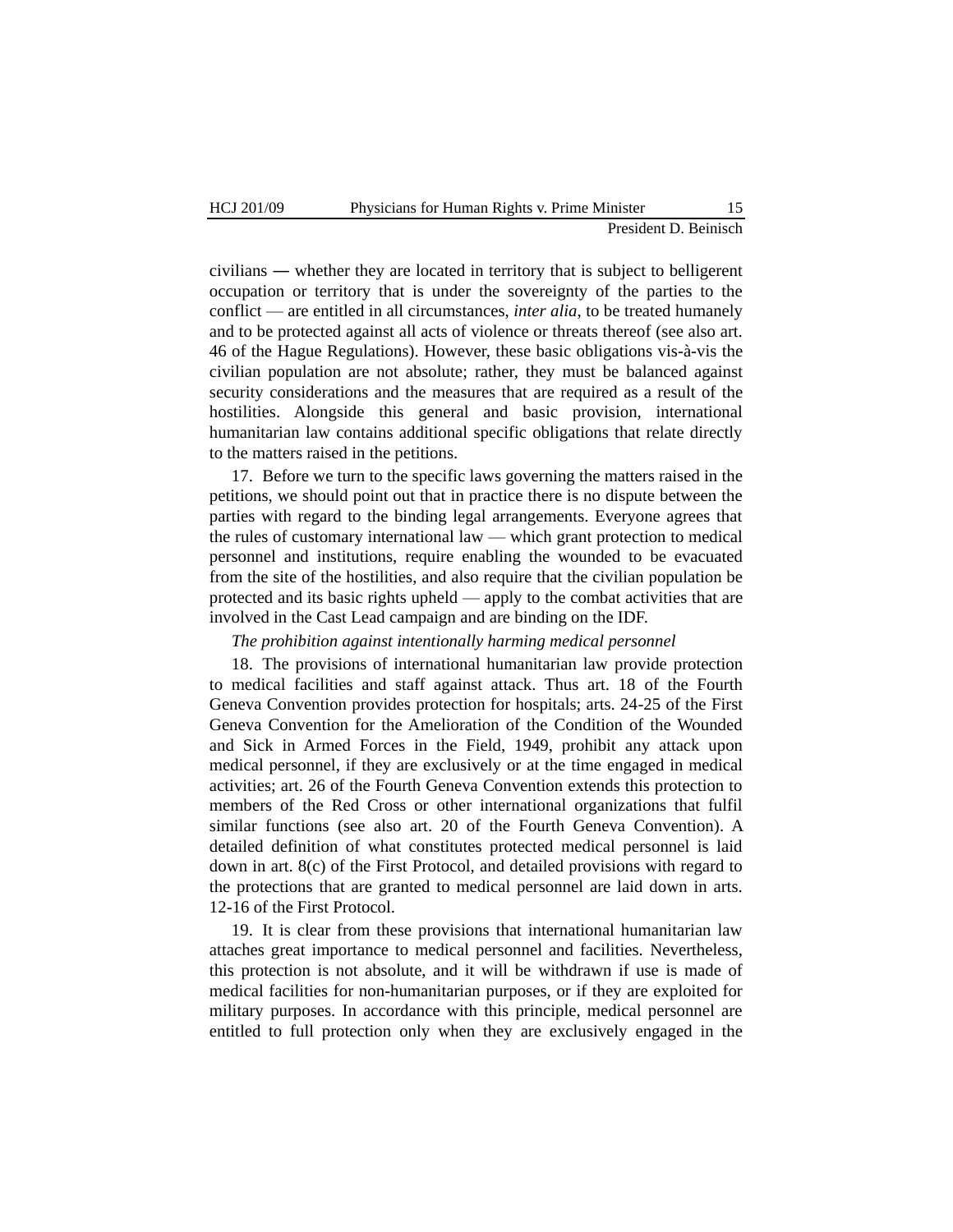search for, or the collection, transport or treatment of the wounded or sick, and similar matters (arts. 24-26 of the First Geneva Convention), whereas the protection of medical facilities will cease if use is made of them, in departure from their humanitarian functions, for the perpetration of acts harmful to the enemy (art. 21 of the First Geneva Convention; art. 19 of the Fourth Geneva Convention). In this regard, in *Physicians for Human Rights v. IDF Commander in West Bank* [6], at p. 29, the Supreme Court emphasized that the abuse of medical personnel, hospitals and ambulances that sometimes occurs requires the IDF to act to prevent such activity, but it does not *per se* permit a blanket violation of the principles of humanitarian law, and that "this **is the position required not only by international law, on which the petitioners rely, but also by the values of the State of Israel as a Jewish and democratic state**."

*The duty to allow the evacuation and medical treatment of the wounded*

20. In addition to the protections granted by international humanitarian law to medical personnel and facilities, there are provisions that require the parties to allow the evacuation and medical treatment of the wounded. In this context, art. 16 of the Fourth Geneva Convention prescribes special protection for the sick and wounded, and it requires the parties to the conflict to enable and facilitate searches for and provision of assistance to the wounded and to protect them from improper treatment, **as far as military considerations allow**:

"The wounded and sick, as well as the infirm, and expectant mothers, shall be the object of particular protection and respect.

**As far as military considerations allow**, each Party to the conflict shall facilitate the steps taken to search for the killed and wounded..." (Emphasis added — D.B.).

In addition, art. 15 of the First Protocol states that medical personnel should be allowed access to every site where they are needed, subject to supervision and security measures that are essential to the relevant party. In *Physicians for Human Rights v. IDF Commander in Gaza* [1] the court held in this context that —

"The army must do everything possible, subject to the state of the fighting, to allow the evacuation of local inhabitants who were wounded in the fighting' *(ibid.* [1], at para. 23).

(See also HCJ 2936/02 *Physicians for Human Rights v. IDF Commander in West Bank* [19], at pp. 4-5 {37}; *Physicians for Human Rights v. IDF Commander in West Bank* [6], at p. 29).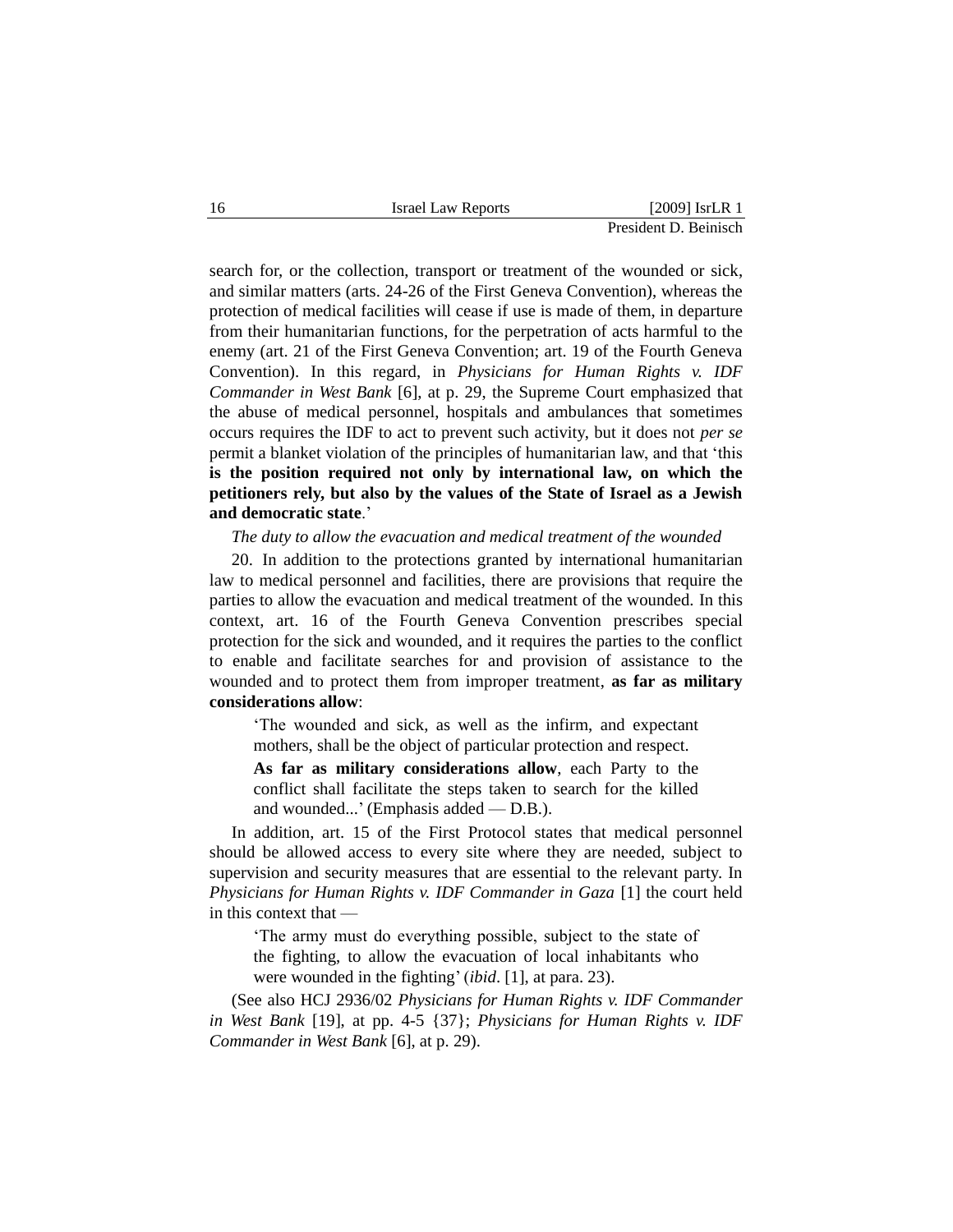#### *The duty to ensure the needs of the civilian population*

21. One of the fundamental principles of international humanitarian law is the principle that distinguishes between combatants and military targets on the one hand and civilians and civilian targets on the other, and grants protection to the latter (see *Public Committee against Torture v. Government* [4]). *Inter alia*, the protections granted to the civilian population of all parties to the conflict also include the duty to allow free passage of humanitarian medical supplies, as well as consignments of essential foodstuffs and clothing for children, pregnant women and mothers at the earliest opportunity, subject to a number of restrictions (art. 23 of the Fourth Geneva Convention). Article 70 of the First Protocol provides a more general and broader duty, whereby parties to a conflict are obliged to allow the passage of items that are essential for the civilian population, at the earliest opportunity and without delay. Article 30 of the Fourth Geneva Convention requires parties to a conflict to allow citizens to contact the Red Cross or similar international organizations, in order to receive assistance. In *Albassioni v. Prime Minister* [15] we considered these provisions explicitly, and we held:

'The state's arguments on this matter are based on norms that are a part of customary international law, and that specify basic duties that are incumbent upon combatant parties during an armed conflict and require them to guarantee the safety of the civilian population and to protect its dignity and its basic rights. It is not superfluous to add that according to the rules of customary international humanitarian law, each party to a conflict is bound to refrain from impeding the transfer of basic humanitarian items of aid to the population requiring them in the areas that are under the control of that party to the dispute."

# *From general principles to the specific case*

22. The respondents" position, as it was presented to us in their written statements and in the testimony of Colonel Levy during the hearing, is that they do not deny the obligations enshrined in international law as specified above and as they were interpreted by the court in *Physicians for Human Rights v. IDF Commander in Gaza* [1]. Accordingly, during the hearing of the petitions Colonel Levy explained the mode of operation of the various mechanisms that the state established in order to discharge the humanitarian obligations binding it, and it discussed the various difficulties with which they must contend due to the complexity of the conflict and the lack of cooperation with the Hamas authorities. These difficulties include, for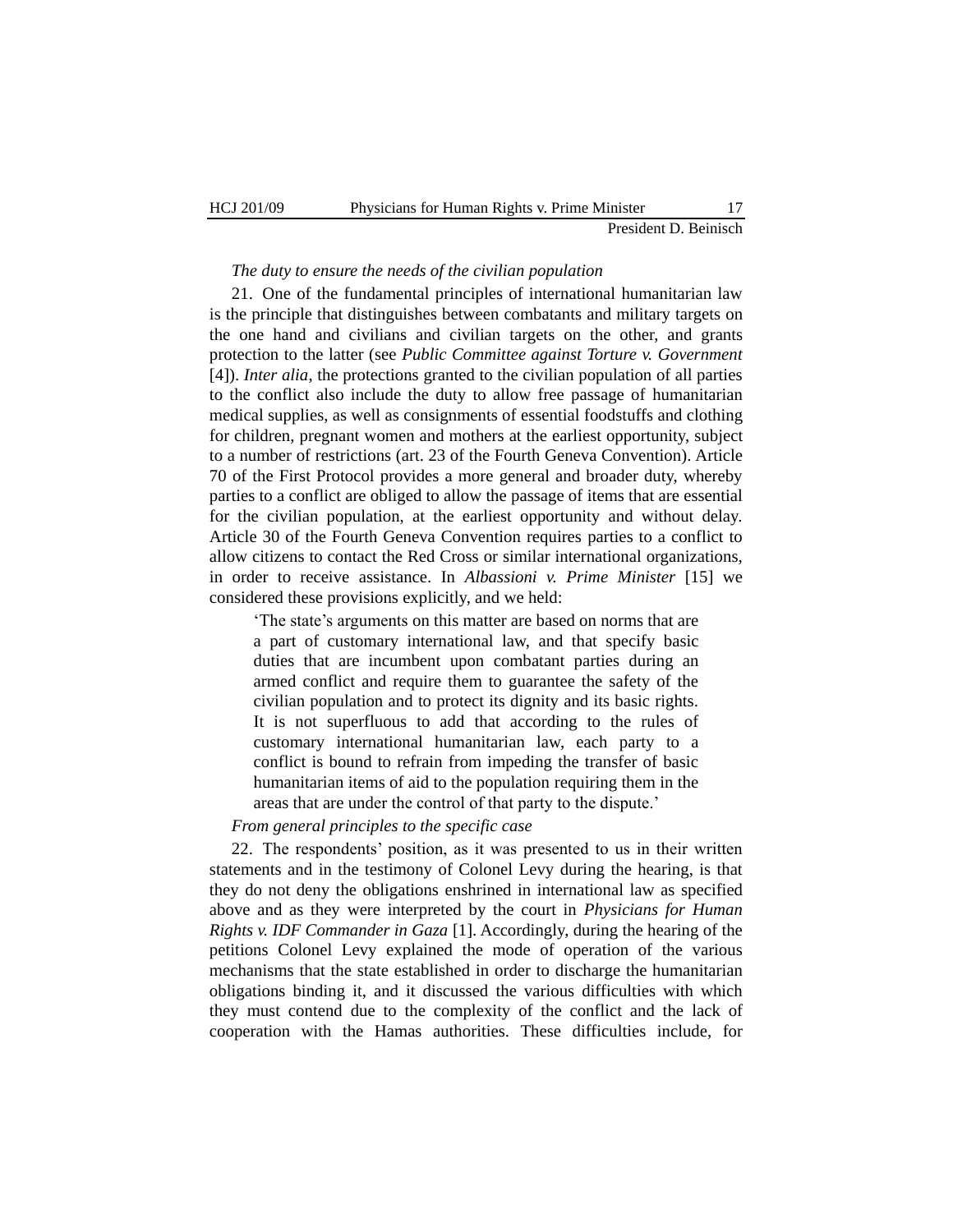example, the refusal of the Hamas authorities to allow the IDF to evacuate the wounded for treatment in the territory of the State of Israel, and the cynical exploitation by Hamas of the IDF-initiated humanitarian cessations of hostilities, in order to rearm and carry out attacks against the IDF. From the aforesaid it appears that the dispute between the parties does not relate to the legal arrangements that bind Israel, but rather, the manner in which these obligations are discharged *de facto*. We shall therefore provide details below of the developments and changes in Israel"s deployment for and ways of dealing with the humanitarian problems that underlie the petitions.

23. Within the framework of the obligations that the IDF confirms are binding upon it, preparations were made — some in advance and some in response to developments in the course of the fighting — to deal with the collateral damage to the civilian population and to provide a response to the humanitarian needs of the local inhabitants. With regard to the various mechanisms that were established and improved during the fighting to deal with the difficulties of coordinating the evacuation of the wounded, the respondents said that on 5 January 2009 a special health operations room was set up, under the command of an officer with the rank of major, who is responsible for providing a response to any civilian population that is in danger, and for coordinating the evacuation of the wounded and the dead from the area where fighting is taking place. Professional matters that arise in the operations room are decided by a doctor, who is an officer with the rank of lieutenant-colonel and who is prepared to receive communications from Palestinian inhabitants, the Palestinian health coordinator, the Red Cross and human rights organizations around the clock. Colonel Levy informed us in great detail, orally and in writing, about the deployment of the officers and soldiers of the District Coordination Office among the combat units, and he explained how the various units communicate with one another to coordinate the evacuation of the wounded and to make it possible for them to be given safe passage by the combat units. Colonel Levy also elaborated on the way in which each body contacts the humanitarian operations rooms that have been set up, and said that upon receiving a request to coordinate the evacuation of a wounded person, the health-related operations room initiates contact with an international organization (the Red Cross operating through the Red Crescent or UNWRA) in order to coordinate the evacuation and the provision of assistance to Palestinian personnel, and the IDF makes the utmost effort to overcome delays in evacuating the wounded — delays which are sometimes caused as a result of the hostilities or damage to infrastructures. With regard to the alleged attacks on medical personnel, the respondents told us that if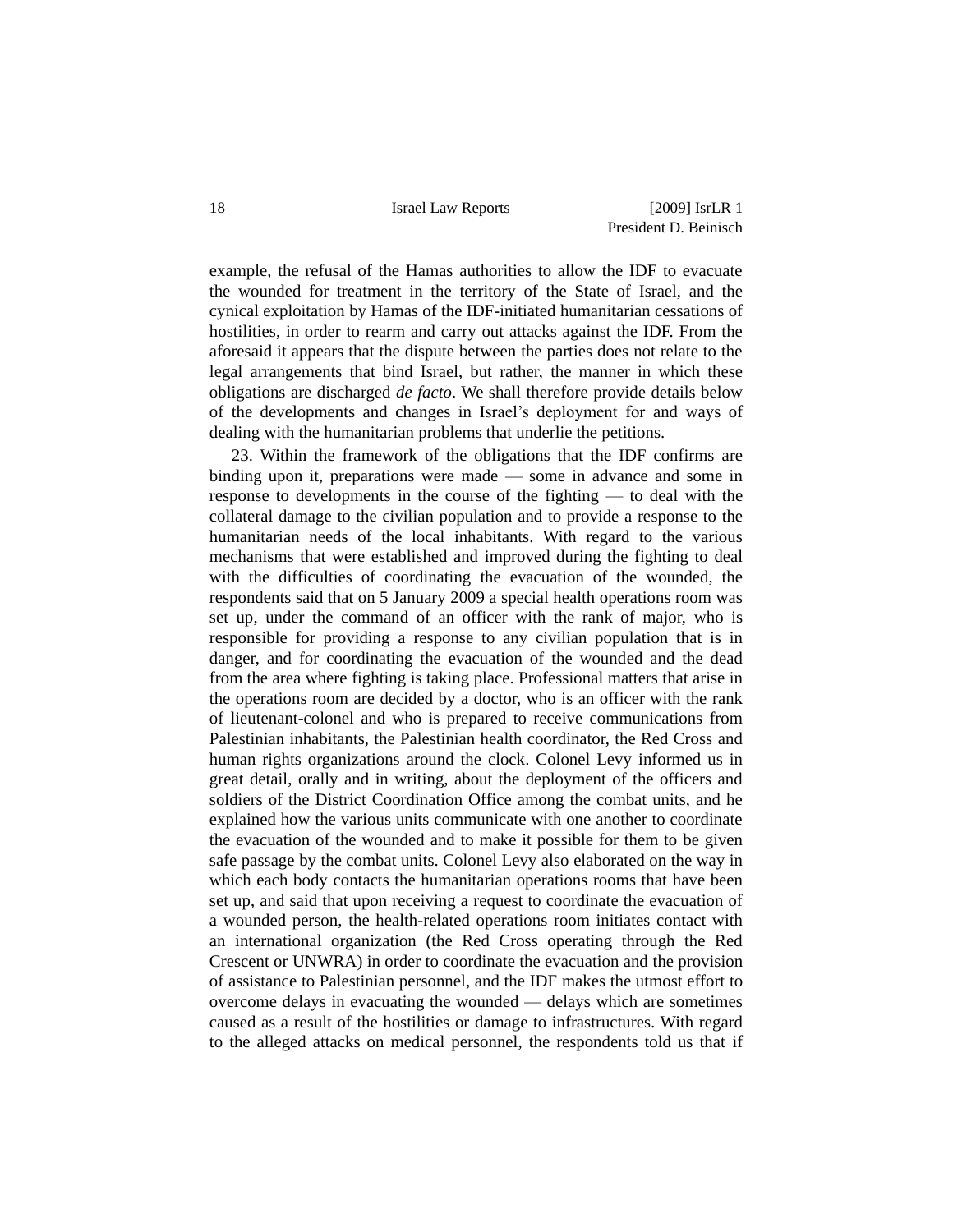indeed any medical personnel who were genuinely seeking to provide medical assistance were injured, this was not the result of a deliberate attack on the medical personnel. It was also claimed that quite a few problems have been caused by the conditions in which the fighting is taking place, and Israeli soldiers have similarly sustained serious injuries as a result of friendly fire.

Despite Colonel Levy"s willingness to answer all our questions, it is clear that he lacked information about the various incidents that took place during the evacuation of the wounded, insofar as the extent of the attacks on ambulances and medical personnel was concerned. Nonetheless, the specific case of evacuation for which an order to ensure the evacuation was sought in the petition was resolved during the hearing of the petition; with regard to other cases there is insufficient information at this stage to examine the contentions, and we have asked Colonel Levy to provide us with detailed information concerning the additional cases that were brought before us by the petitioners on the date of the hearing. The alleged use of ambulances and medical facilities by the terrorist organizations to carry out and further combat operations without doubt greatly undermined the coordination of evacuation and rescue operations, and this is to be regretted. But as we said above, the army is obliged to examine each case on its merits and to do all that it can in order to allow the swift and safe passage of ambulances and medical teams to the areas where there are injured and wounded persons requiring treatment.

In view of the establishment and improvement of the humanitarian mechanisms, which it may be assumed will prove their effectiveness; in view of the statement made to us that a serious effort will be made to improve the evacuation and treatment of the wounded; in view of the establishment of a clinic in the vicinity of the Erez crossing (and to the extent that the Palestinian side will also agree to the transfer of the wounded to Israel for treatment), it is to be hoped that the humanitarian mechanisms will operate properly in accordance with the obligations of the State of Israel. In these circumstances, we see no further reason to grant relief in the form of an order *nisi* at this time.

24. With regard to the problems of the electricity supply to the Gaza Strip, we were informed that an infrastructures operations room was set up, which is staffed twenty-four hours a day and is under the command of an officer with the rank of lieutenant-colonel, who is responsible for providing a response to infrastructure problems in the combat areas, obtaining an up-to-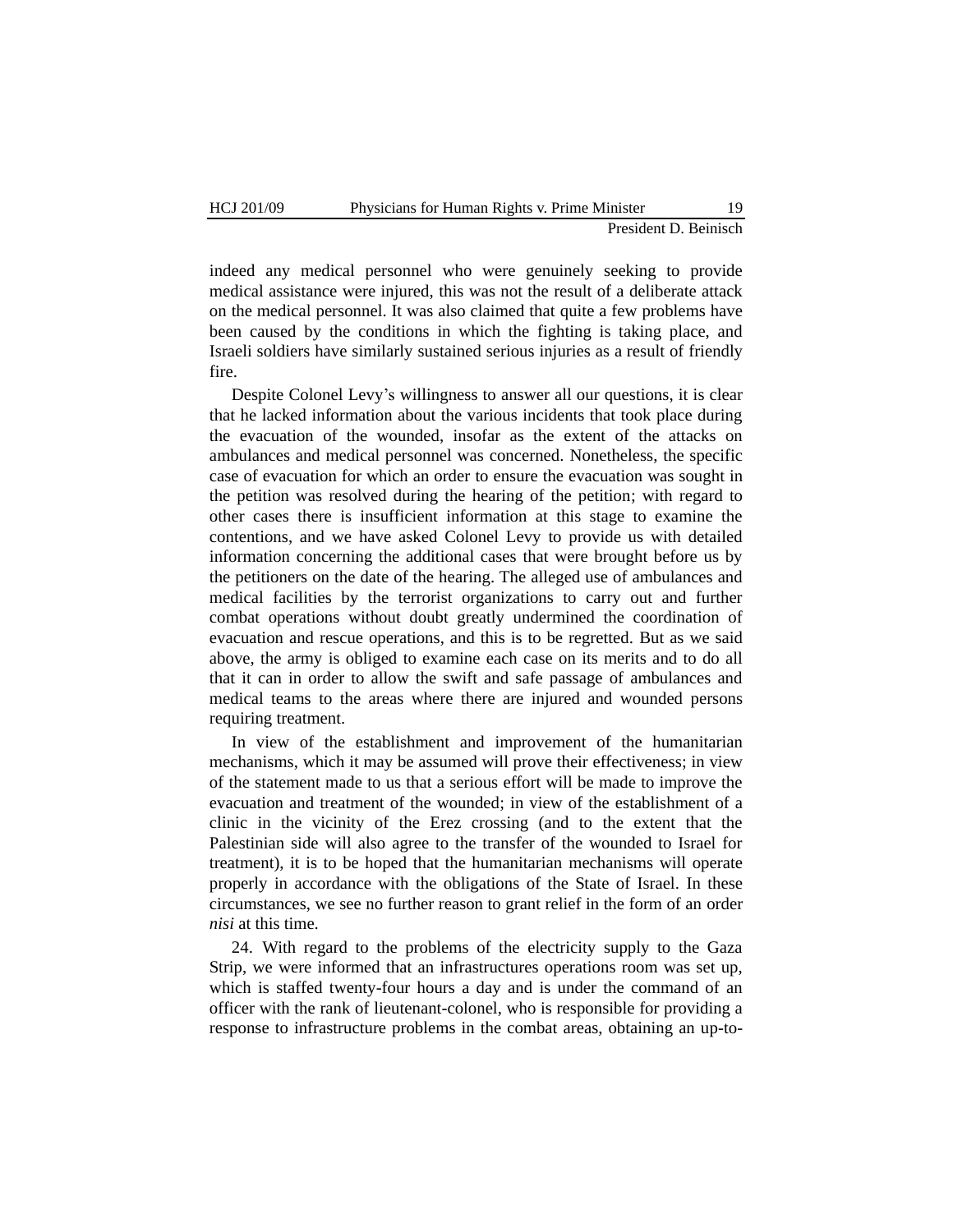date picture of the economic situation and coordinating consignments of humanitarian aid to the Gaza Strip. In this respect, the respondents explained that upon receiving a request to coordinate the handling of infrastructure problems, the operations room examines the nature of the problem and its effect on the civilian population, and subsequently, where required, it coordinates the arrival of Palestinian technical personnel at the site of the problem, together with an international organization. With regard to the current position concerning the supply of electricity to the Gaza Strip, we were told at the last hearing of the petitions that, as of the date of the hearing (15 January 2009), nine out of the ten electricity lines that transfer electricity from the State of Israel to the Gaza Strip had been repaired and were operating, and that the remaining line would be repaired. In addition, we were told that there is direct contact between the Palestinian Energy Authority and the Israeli Electric Corporation in order to identify problems and repair them as soon as possible. With regard to the two electricity lines that are transferring electricity from Egypt to the Gaza Strip, the respondents informed us that as of the morning of 13 January 2009 the two lines were intact and operational. We were also told that as of 11 January 2009, the line that transfers electricity from the Palestinian power station throughout the Gaza Strip had been repaired and that the power station had returned to partial operation, with a supply of 50% of the manufacturing capacity of the station. In this respect Colonel Levy told us that in the course of the fighting significant quantities of industrial diesel oil had been brought into the Gaza strip for the use of the Palestinian power station. According to him, the supply of industrial diesel oil was reduced after a tunnel was discovered near the Nahal Oz crossing, containing preparations for a major attack. Nevertheless, and despite the risk, the supply of industrial diesel oil to the Gaza Strip was renewed via the Kerem Shalom crossing. Colonel Levy also told us that part of the fuel waiting on the Palestinian side of the Nahal Oz crossing is not being moved on from there by the Palestinians, because the international organizations have other priorities. He also clarified that the intention is to continue to send industrial diesel oil into the Gaza Strip for the purpose of operating the power station, subject to security constraints. In addition, he said that four trucks containing equipment for maintaining the electricity network in the Gaza Strip entered the Gaza Strip between 9 January 2009 and 12 January 2009 (in this context the petitioners claim in their revised statement that these spare parts were destroyed in an IDF bombardment of the storage facility to which the parts were transported from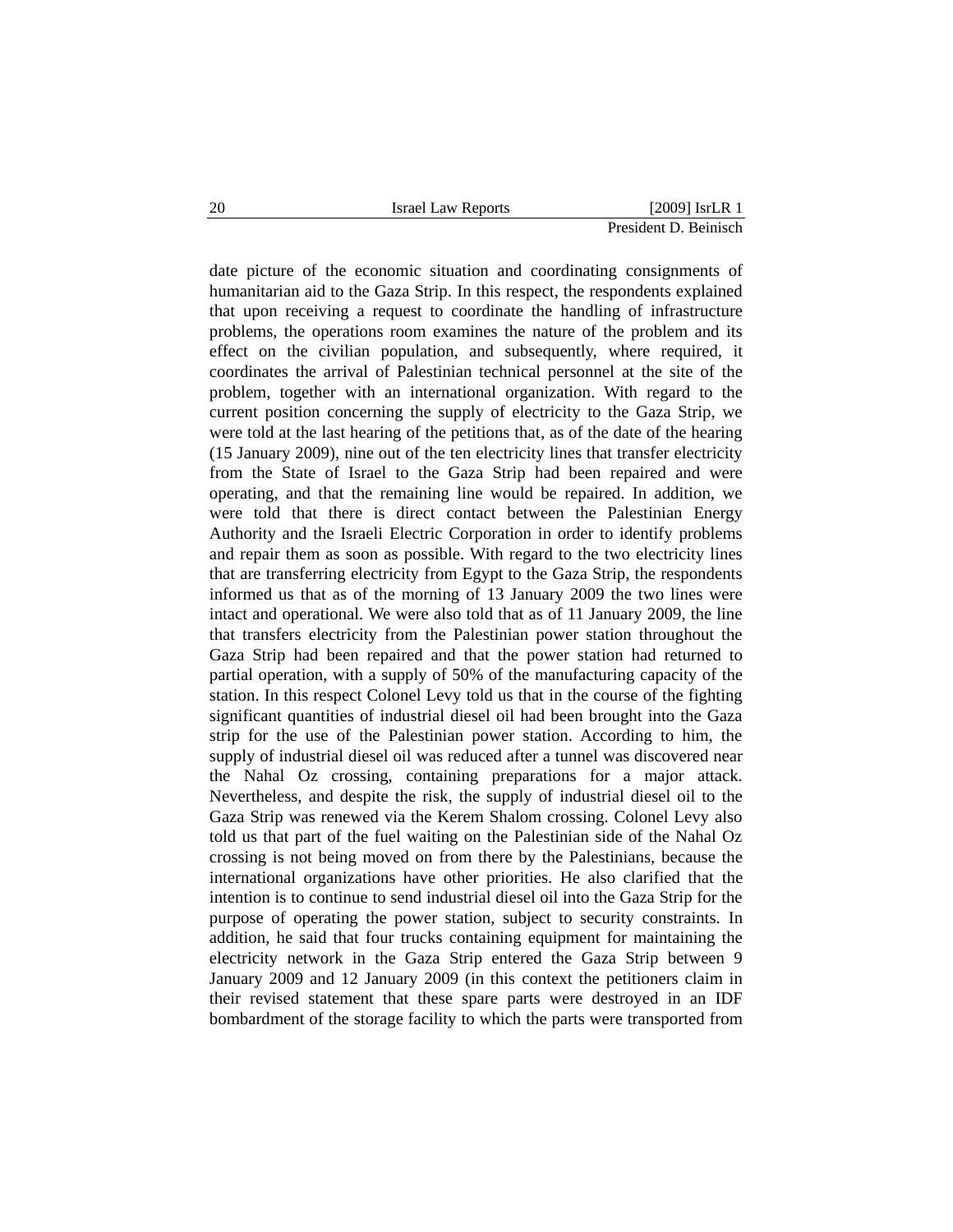the Karni terminal, and on this matter Colonel Levy was unable to provide us with any information).

25. We were informed by the respondents that in addition to the industrial diesel oil that was intended for operating the Palestinian power station, 200,000 litres of diesel oil for transport, 234 tons of cooking gas, water hygiene and purification kits, and bottled water were also brought into the Gaza Strip in the course of the fighting. It was also stated that in order to enable distribution of the humanitarian supplies to the inhabitants of the Gaza Strip, the respondents decided to introduce lulls in fighting in the Gaza Strip for several hours, during which they did not initiate any combat operations. However, exploitation of these lulls by the Hamas organization in order to rearm and carry out shooting attacks sometimes interrupts the transfer of the humanitarian aid. We were also told of the establishment of an operations room for dealing with the international organizations, under the command of an officer with the rank of lieutenant-colonel, which is responsible for coordinating the movement of the workers and vehicles of the international organizations within the framework of their (non-medical) humanitarian work in the Gaza Strip, and for coordinating the transfer of humanitarian donations from international organizations or foreign countries. This operations room is also responsible for obtaining an up-to-date picture of the humanitarian situation, on the basis of reports received from the various international bodies. Finally, we were told that an additional humanitarian operations room had been established in Tel-Aviv, under the command of a reserve officer with the rank of lieutenant-colonel, for the purpose of improving the coordination work in the field of humanitarian aid between the security establishment and the representatives of the international organizations.

26. From the aforesaid it transpires that steps are being taken to repair the faults in the electricity network in the Gaza Strip, and that despite the state of combat and the security risks, efforts are being made to facilitate the entry into the Gaza Strip of industrial diesel oil for operating the local power station in Gaza, as well as other humanitarian requirements, such as cooking gas, diesel oil, water, food and medications. In these circumstances, this petition too should be denied.

# *Conclusion*

27. The civilian population is suffering greatly as a result of the IDF combat operations. The operations are taking place in built-up, densely populated areas. Owing to these conditions, many of the victims — hundreds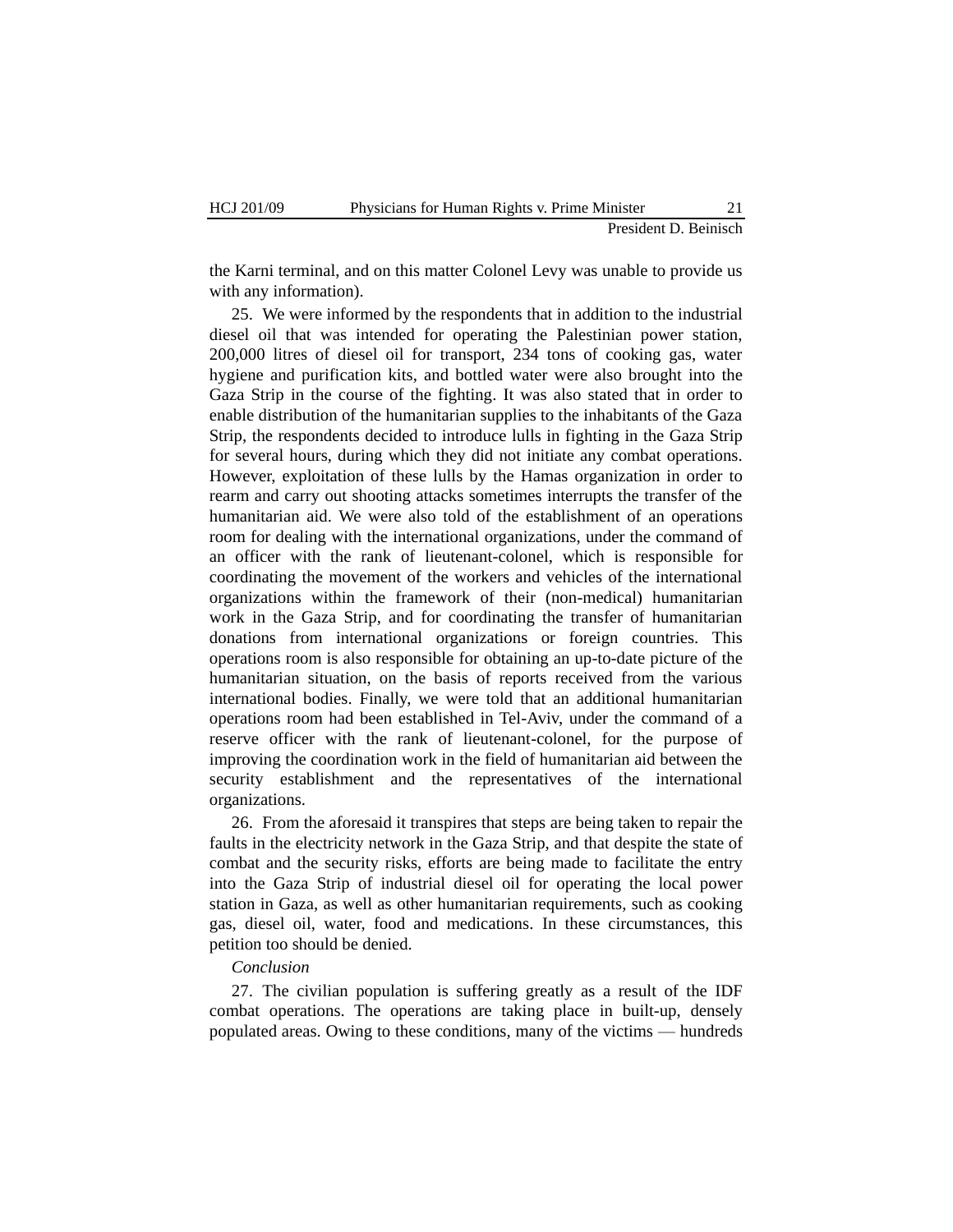of dead and thousands of wounded — are civilians who were not involved in the dispute and who are paying a high price. Regrettably, children on both sides are innocent victims, suffering the consequences of the intense fighting. The circumstances under which the hearing took place meant that we did not receive all the information that was needed to clarify the position, but it cannot be denied that a strenuous effort should be made to discharge the humanitarian obligations of the State of Israel. It is true that the IDF is fighting against a terrorist organization. That organization does not observe international law; it does not respect humanitarian obligations; there is also no channel of communication with it that might further the implementation of the principles and laws that govern parties involved in armed conflict of the type that is raging here. We appear to be on the verge of a ceasefire; however, the state of conflict is still continuing, and in that state, as long as Israel controls the transfer of essentials and the supply of humanitarian needs to the Gaza Strip, it is bound by the obligations enshrined in international humanitarian law, which require it to allow the civilian population access, to — *inter alia* — medical facilities, food and water, as well as additional humanitarian items that are necessary for the maintenance of civilian life.

28. We have heard the petitioners" claims, and we requested and received detailed responses from the respondents regarding the various humanitarian concerns that were raised in the petitions. It was made clear to us that the IDF and the senior commanders acting in its name are aware of and prepared to carry out their humanitarian obligations. We said in a similar context in *Albassioni v. Prime Minister* [15]:

"The Gaza Strip is controlled by a murderous terrorist organization, which acts incessantly to harm the State of Israel and its inhabitants and violates every possible rule of international law in its acts of violence, which are directed indiscriminately against civilians — men, women and children. Nevertheless, as we said above, the State of Israel is obliged to act against the terrorist organizations within the framework of the law and in accordance with the provisions of international law, and to refrain from any intentional attack upon the civilian population in the Gaza Strip" (*ibid*. [15], at para. 22).

29. As we have said, at the time of handing down of this judgment, the combat may be about to end; no-one, however, disputes that the humanitarian aid and rehabilitation work is not yet finished. It is our hope that the state will indeed do its very best to comply with Israeli and international law, in order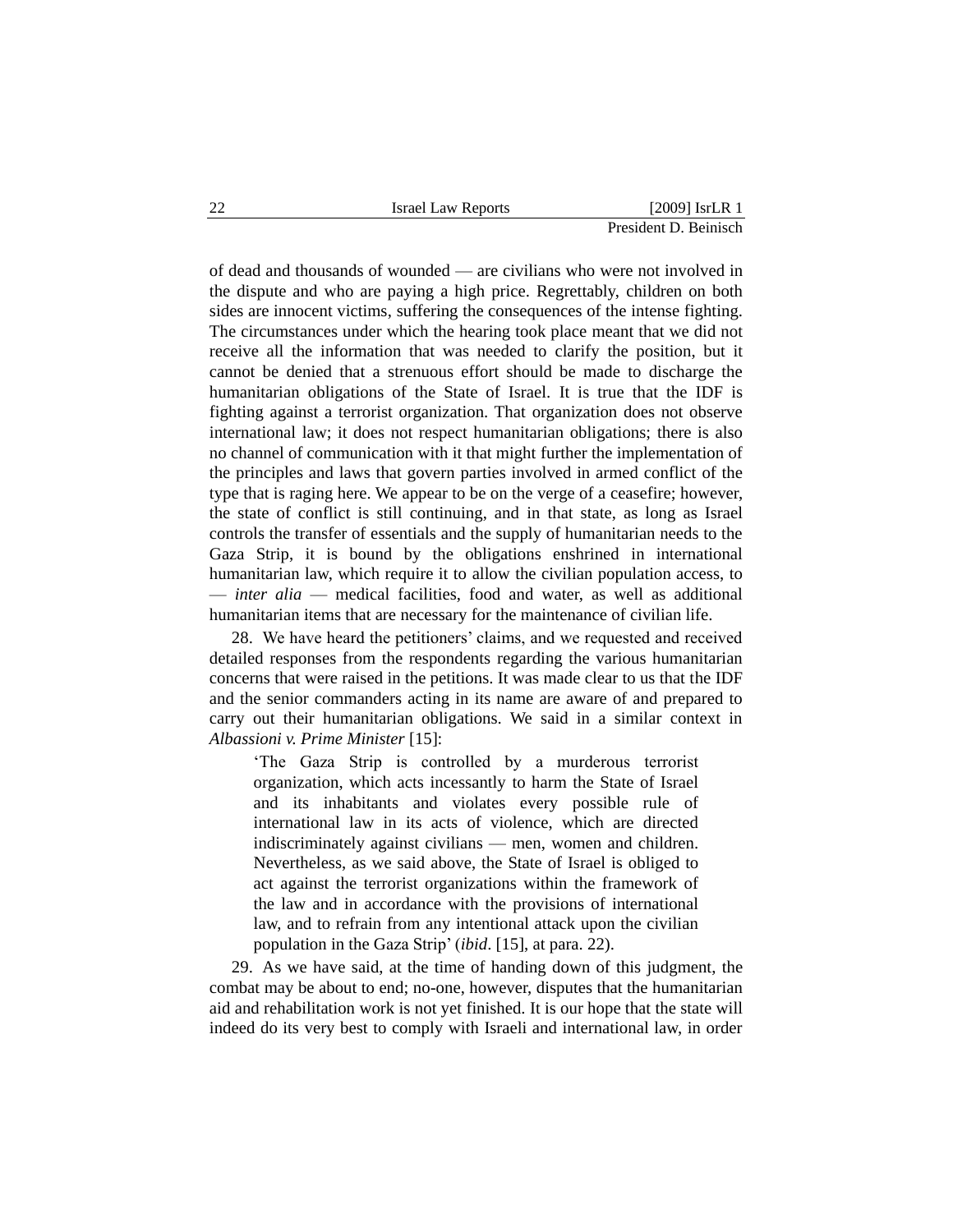to alleviate the suffering of the civilian population in the Gaza Strip, which has been seriously affected by the combat. This suffering is a result of the mode of conduct of the cruel terrorist organization that controls the Gaza Strip and operates from within the civilian population while endangering it and abandoning it to its fate. Despite this, even in the face of a terrorist organization whose declared objective is to harm the civilian population of the State of Israel indiscriminately, we shall carry out our duty to uphold the principles and values that are the foundation of our existence as a Jewish and democratic state, which cherishes human rights and humanity.

Subject to all of the aforesaid, the petitions are denied.

#### **Justice E. Rubinstein**

1. I agree with the opinion of my colleague, the President. The combat in which the State of Israel is engaged is not "symmetrical" in the extent to which the parties respect the law. As noted by my colleague, following many years of restraint, Israel was forced into battle in self-defence — lawfully, and in accordance with the Charter of the United Nations and deeply entrenched international law — against those who seek to take our lives. It is difficult to imagine many free world countries holding back for so very long while many of their citizens were subject to the constant — and all too often realized — threat of missile fire, bodily harm and damage to property. The enemy is cynical and cruel, and, beyond its disregard for every established norm, operates within a civilian populace, which regrettably pays the price of its actions. It deliberately and openly directs its weapons indiscriminately at the Israeli civilian population, while our forces are ordered to take every possible measure to avoid harming civilians, as prescribed by binding legal norms.

2. This court has a responsibility to deal immediately with petitions that raise humanitarian concerns, and so it did in the present case. Often, the role of the court in such cases is to urge and monitor compliance with the provisions of Israeli and international law, even where it knows and trusts that the authorities are unreservedly committed to the appropriate legal framework; it does so, however, from the judicial perspective aimed at capturing the broad picture. There is therefore constant need for judicial review.

3. My colleague mentioned the difficulty of classifying the battle against terrorism in terms of international law. The international legal system encounters, from time to time, distressing innovations on the part of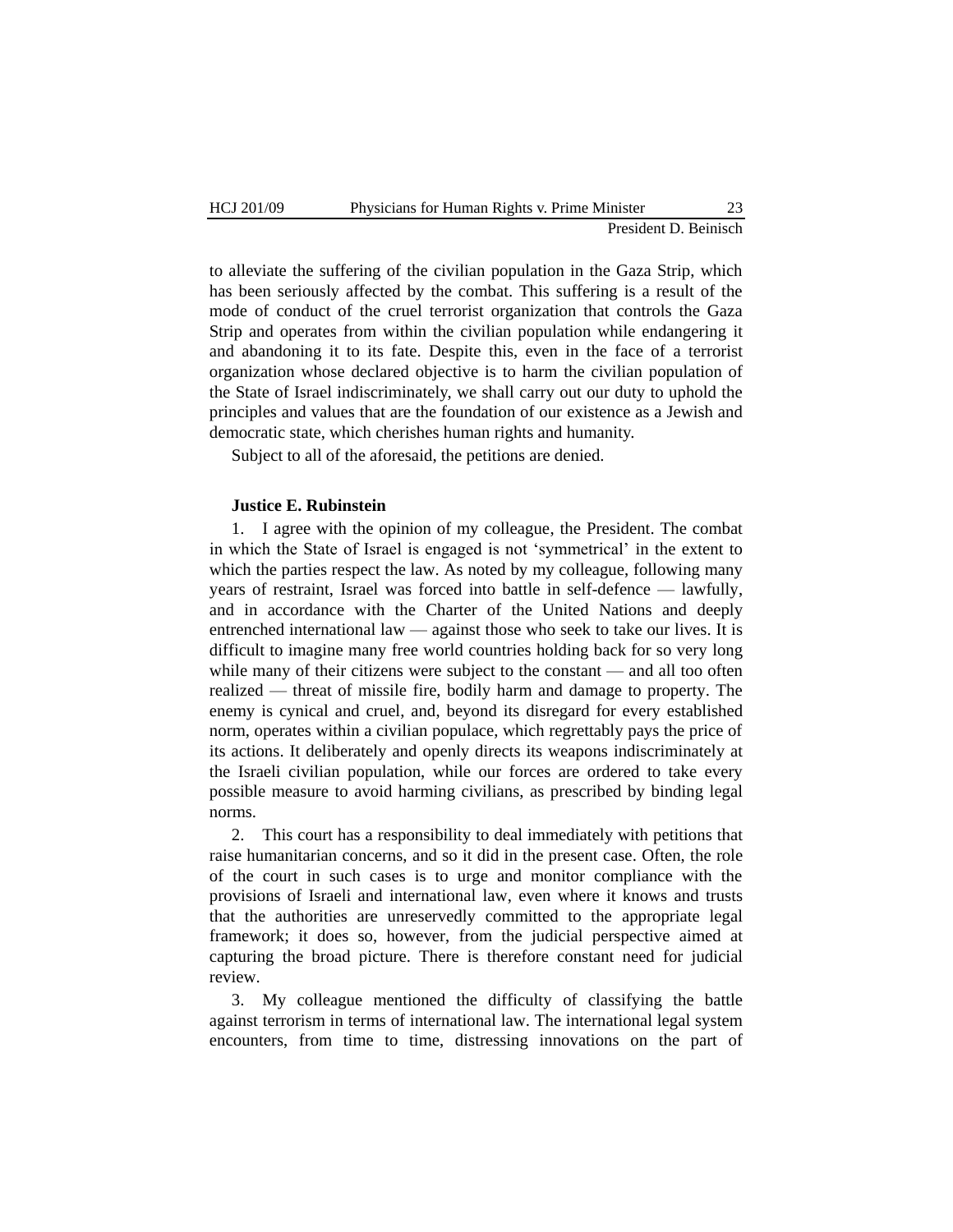international terrorism, including the weapons it employs (aided by members of the United Nations, ostensibly committed to international law) and its methods of combat. Steady efforts toward legislation and enforcement notwithstanding, the international legal system has been unable to cope with these constant new challenges. Nevertheless, the State of Israel, probably the most prominent victim of terrorism among the countries of the free world, sees itself — as noted by President Barak in *Public Committee against Torture v. Government* [4], cited by my colleague — as committed in this conflict to the various aspects of international humanitarian law.

We have become convinced, in hearing these petitions, of the commitment of the military establishment and the political echelon to the pertinent legal norms. This commitment means, in practice, a systematic, unceasing effort at implementation, learning the lessons from difficulties and mishaps in real time, and persistent attempts toward improvement.

5. Indeed, not infrequently under the current circumstances, the Israeli system finds itself between a rock and a hard place, for, as the President noted, accidents happen in times of war, including injury to our soldiers from friendly fire; on occasion, our battle against the enemy, even when intentions and planning are above reproach, yields tragic cases of harm to Palestinian civilians, among them innocent bystanders, including children — and this fills the heart with grief. Israel, too, has experienced such tragedy, and has seen its own children suffer, and so it deeply regrets casualties on the other side. A concerted effort must be maintained at all levels — and we have no reason to believe that it is not — to restrict lamentable accidents to a minimum, even in evil or inconceivable scenarios.

6. Finally, as a Jewish and democratic state, we are committed to the norms prescribed by Jewish law with respect to the proper attitude toward human beings created in the image of God in heaven, whoever they may be. The Jerusalem Talmud (*Sanhedrin* 4:9 [20]) states: "Therefore man [Adam] was created alone, to teach you that whoever destroys one person is deemed to have destroyed an entire world, and whoever saves one person is deemed to have saved an entire world." And, where matters of life and death are concerned, "nothing stands in the way of saving a life, except for idolatry, adultery and murder" (Tosefta, *Shabbat* 16:14 [21]). This ethos has accompanied the Jewish people from time immemorial, and will continue to do so in the future.